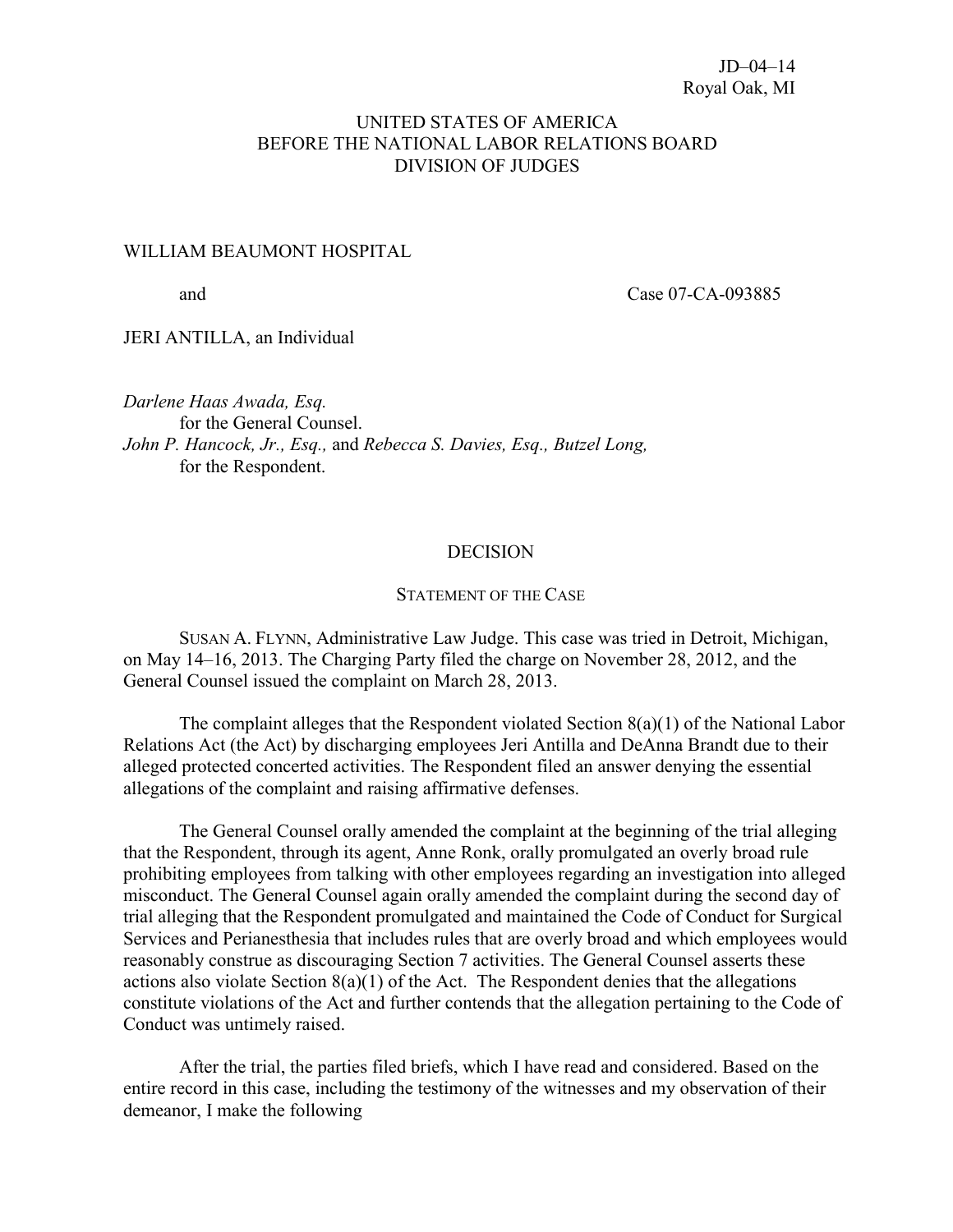#### FINDINGS OF FACT

#### **JURISDICTION**

5 The Respondent operates a hospital in Royal Oak, Michigan. During a representative 1-year period, the Respondent derived gross annual revenue in excess of \$100,000, and purchased and received goods and materials valued in excess of \$5,000 directly from suppliers located outside the State of Michigan. Accordingly, I find, and Respondent admits, that it is an employer engaged in commerce within the meaning of Section 2(2), (6), and (7) of the Act.

10

The Respondent also admits, and I find, that the Union is a labor organization within the meaning of Section 2(5) of the Act.

#### 15 ALLEGED UNFAIR LABOR PRACTICES

#### A. BACKGROUND

The Respondent operates several hospitals including one in Royal Oak, Michigan, that 20 includes a Family Birth Center (FBC). The hospital CEO is Shane Cerone; the hospital administrator is Maureen Bowman; the human resources representative is Amy Giannosa. In the Family Birth Center, the director of Women, Children and Psychiatric Services (Maternal Child Health) is Anne Ronk. She supervises the Nurse Manager, Patricia Knudsen, who has 24/7 responsibility for operations. Knudsen supervises the two associate nurse managers: Alissa 25 Amlin (afternoon shift) and Tonyie Andrews-Johnson (midnight shift).

The Family Birth Center includes 20–21 labor/delivery beds, 9 triage beds, and 4 operating rooms (ORs). In the event of a problem, the newborn would be sent to the newborn intensive care unit (NICU). The Charging Party, Jeri Antilla, is a Registered Nurse (RN); DeAnna Brandt 30 is a certified surgical technician. Both worked in the FBC although Brandt also worked at times in the Children's Surgery Center.

The employees of the Respondent's hospitals, including William Beaumont Hospital in Royal Oak, are not unionized.

35

### B. CODE OF CONDUCT

Since at least October 9, 2009, the Respondent has maintained a Code of Conduct for Surgical Services and Perianesthesia, which has been distributed to employees. (R. Exh. 6.)

40

The Code reads as follows, in pertinent part:

Conduct on the part of a Beaumont employee or physician that is inappropriate or detrimental to patient care of [sic] Hospital operation or that impedes harmonious 45 interactions and relationships will not be tolerated. Transgressors shall be subject to appropriate remedial or corrective action. Improper conduct or inappropriate behavior or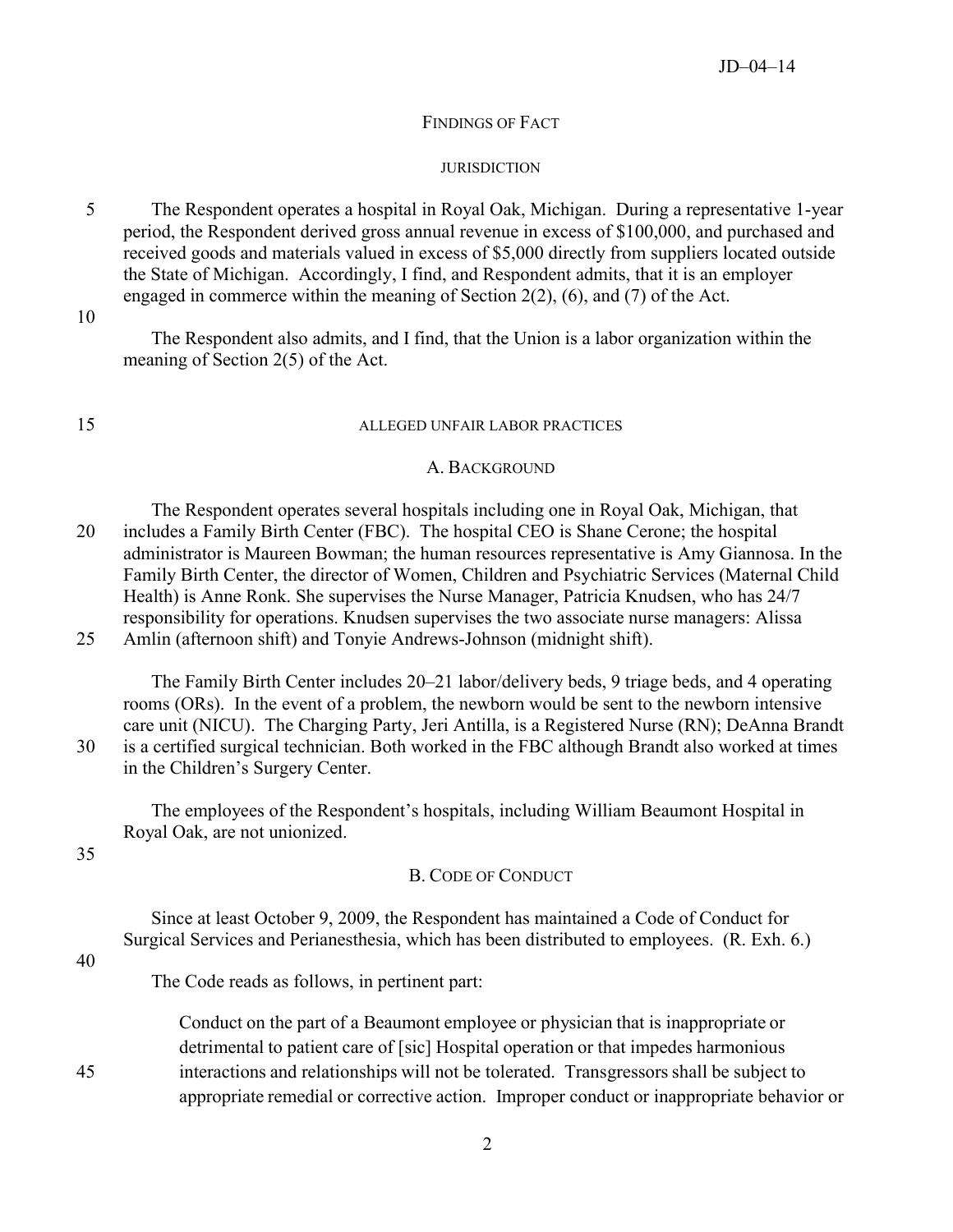defiance in the following example [sic], which includes but not limited [sic] to the following:

 $\Box$  Willful and intentional threats, intimidation, harassment, humiliation, or coercion of 5 employees, physicians, patients, or visitors.

 $\Box$  Profane and abusive language directed at employees, physicians, patients or visitors.

 $\Box$  Behavior that is rude, condescending or otherwise socially unacceptable. Intentional misrepresentation of information.

 $\Box$  Verbal comments or physical gestures directed at others that exceed the bounds of fair 10 criticism.

> $\Box$  .... Negative or disparaging comments about the moral character or professional capabilities of an employee or physician made to employees, physicians, patients, or visitors.

 $\Box$  ....Behavior that is disruptive to maintaining a safe and healing environment or that is 15 counter to promoting teamwork.

# C. WORKING CONDITIONS

The nursing staff works on two shifts: days and nights. The weekend night shift (referred to 20 as midnights) generally works from 7 p.m. to 7 a.m., on Friday, Saturday, and Sunday nights. There is a charge nurse<sup>[1](#page-2-0)</sup> on duty on midnights but there is rarely any manager on duty on midnights, although occasionally Andrews-Johnson works Sunday nights. On an average night, there may be 9 to 12 nurses on duty, with a total of approximately 30 nurses assigned to the night shift. (Tr. 603, 604, 653.)

25

Nurses may transfer between shifts when a position becomes vacant. In such instances, management calls and offers the position to the most senior nurse on the other shift, who could accept or decline. Most nurses prefer the day shift, so experienced nurses are pulled from the night shift to the day shift, and their slots filled by newer, less experienced nurses. New nurses 30 would only be assigned one patient, while the more experienced nurses may be responsible for two or three. Thus, experienced nurses are expected to handle their own patients, as well as assist the less experienced nurses in performing their duties, which causes stress among the nursing staff. In addition, the midnight shift was chronically understaffed at the relevant time period, although the reasons for that are unclear. (Tr. 510, 515–516, 517.)

35

<span id="page-2-0"></span> $\overline{a}$ 

It is the hospital's practice to assign preceptors (experienced nurses) to mentor new nurses. The new nurse shadows the preceptor and gradually begins performing tasks herself, as she becomes more confident. The period of orientation lasts a minimum of 12 weeks.

## 40 D. RESPONSE TO A SENTINEL EVENT

In December 2011, a "sentinel event" occurred. A sentinel event is defined as a serious incident; in this case, a newborn died unexpectedly. An investigation was conducted and it was

 $<sup>1</sup>$  Charge nurses are not supervisors.</sup>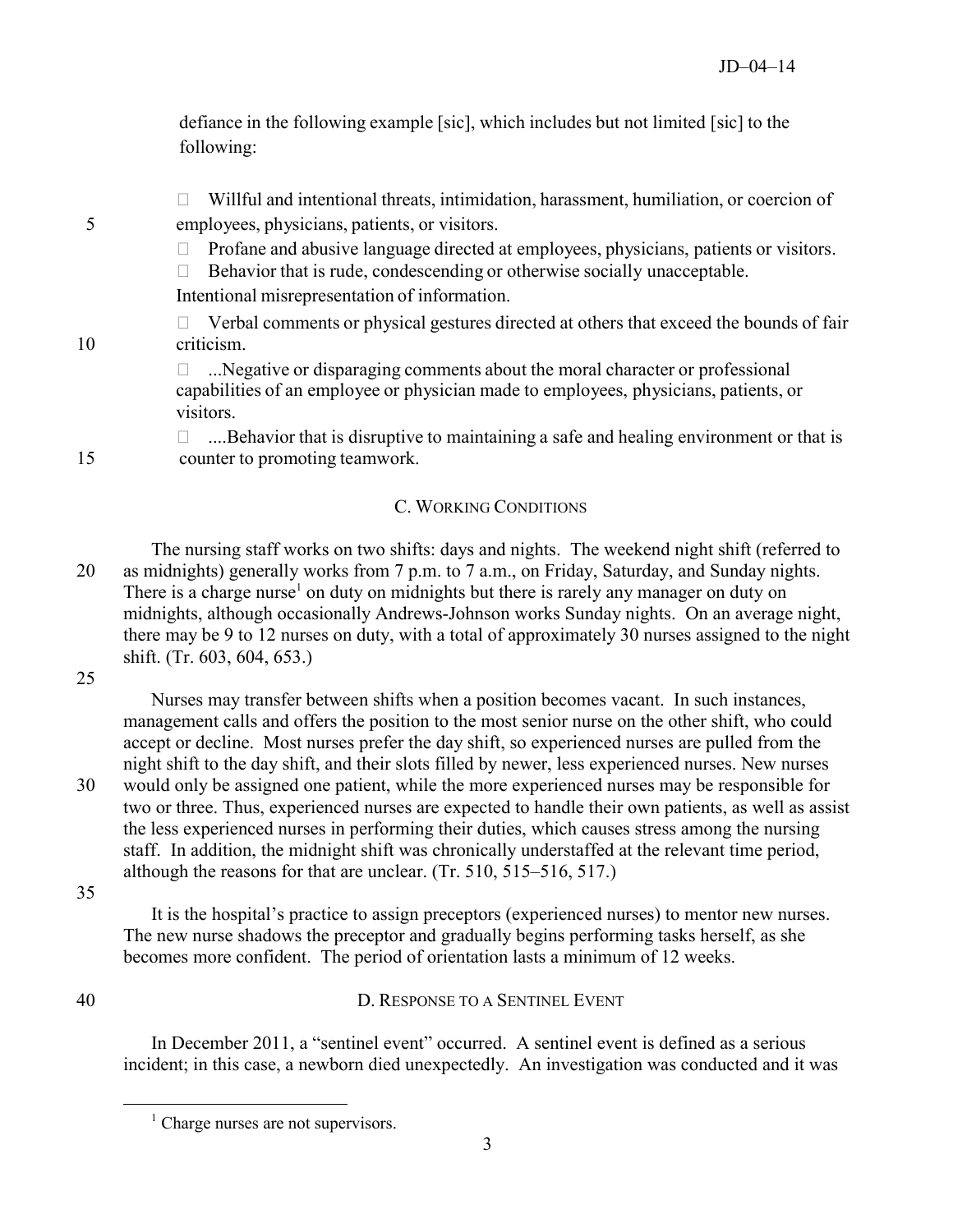determined there were numerous reasons for the child's death. Among those reasons were lack of communication between nursing staff especially during handoffs (when nurses changed shifts) and failure to provide assistance when requested by a nurse. A 4-hour mandatory training session was then presented on four dates in January and February 2012, attempting to address the 5 problems identified in order to ensure there was no recurrence, with a focus on communication.

On March 5, 2012, the hospital CEO, Shane Cerone, went to the midnight shift and met individually with several nurses, seeking feedback and input about the work environment. (R. Exh. 16.) Neither Antilla nor Brandt spoke to Cerone.

#### 10

The following week, one nurse was added 7 nights a week (the equivalent of three nurses) despite no budgeting for such positions, based on the nurses' complaints about inadequate staffing. (Tr. 535.) Later that year, in the summer, additional nurses were hired, approximately 16 in total. Most were graduate nurses, with no experience; a few had some experience but not 15 in labor and delivery. Two new nurses, Dusta Dukic and Nadia Futalo, began on the midnight shift and did their orientation on that shift; the others received orientation on the day shift, then transitioned to the midnight shift by September 2012. Thus, at the relevant time period, on an average midnight shift, most of the RNs had little experience.

20 E. PROTECTED CONCERTED ACTIVITY

Many nurses complained to each other about the problems on the midnight shift, especially understaffing and the effects of having a large number of inexperienced or less experienced nurses on that shift, causing a heavier burden to fall on the more experienced nurses. They also 25 felt the situation was unsafe for the patients, and some had concerns about the possibility of losing their nursing licenses if they were held responsible for an error committed by a new nurse on one of their patients.

The Charging Party, Antilla, was one of the nurses who would discuss these issues and 30 complain about problems on the midnight shift. (Tr. 191). Those discussions often occurred at the nursing station, but sometimes also occurred in the patients' rooms. Antilla testified that she also talked to Amlin about one of the new nurses, Dusta Kukic, after she had precepted her. That feedback was in response to an email from Amlin asking about a particular incident. (GC Exh. 9.) Antilla also said that she had commented to Andrews-Johnson that Andrews-Johnson had 35 scheduled a new nurse for triage when an experienced nurse was needed. Neither of those instances involved concerted activity.

DeAnna Brandt was a surgical technician, and therefore was usually in the OR. However, she, too, discussed the problems of understaffing and inexperienced nurses with nurses. (Tr. 40 246–247.) In addition, she raised concerns about performance deficiencies with the charge nurses. Brandt testified that she brought such concerns to the charge nurses almost nightly, that she did not characterize as complaints but rather as areas she noted where the nurses needed improvement or extra guidance. She said she also reported back to preceptors about new nurses' performance.

45

Brandt testified that she did not have the opportunity to talk to Andrews-Johnson about her concerns because Andrews-Johnson was rarely on duty on midnights (Tr. 297–298, 325–326).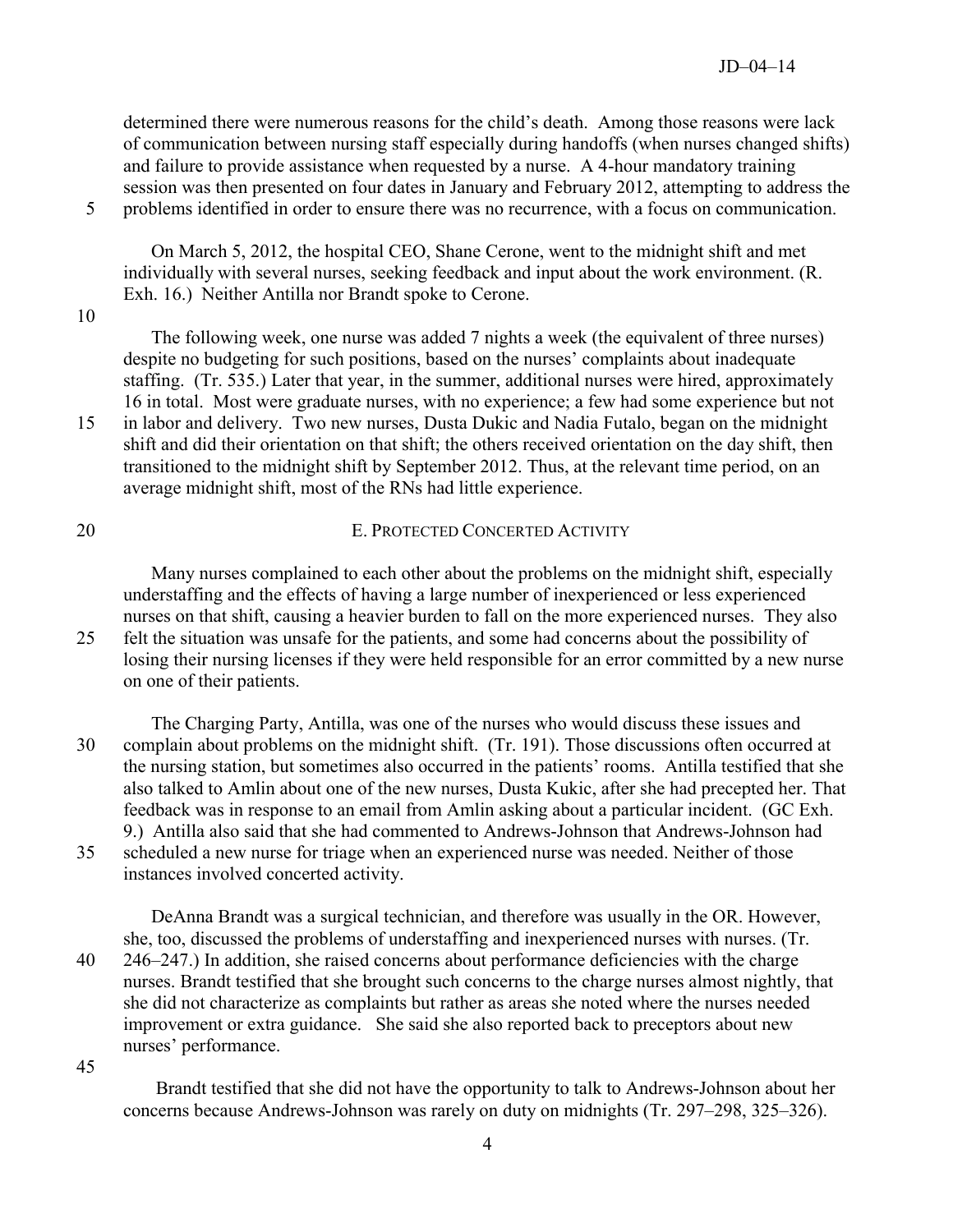However, she did testify to a meeting they had on April 16, 2012, when she was issued her performance evaluation. Brandt added written comments regarding a nurse named Maggie and her being unfamiliar with Surgiflo or how to do sponge counts; that newer nurses were unfamiliar with surgical instruments; and that charge nurses sometimes did not call her to open

- 5 an OR before the patient was brought in. (GC Exh. 18.) Brandt said that Andrews-Johnson did not read those written comments. (Tr. 242.) Brandt testified that she had raised similar concerns with Ronk when Ronk had come to the floor to discuss renovations, although Ronk had told her she was not there to discuss such issues, just the renovations. (Tr. 241–242.)
- 10 Lori Post, an RN, testified that she engaged in discussions about short staffing and the inexperienced nurses. (Tr. 74–75, 88–89.) She was unaware whether anyone raised these concerns with management; she did not, other than talking to Cerone earlier, in March 2012. She had told him the unit was unsafe due to short staffing, and that she believed "something" was going to happen. Post felt that, since Diane Glinski had been fired (ostensibly for bullying)<sup>[2](#page-4-0)</sup> 15 approximately 2 weeks after she had spoken to Cerone, most nurses then "clammed up" around

management for fear of retaliation.

F. MANAGEMENT AWARENESS OF PROTECTED CONCERTED ACTIVITY

20 Ronk was unaware of these discussions amongst staff about new nurses and safety concerns. (Tr. 514–515, 536.)

Andrews-Johnson was aware that Antilla and Brandt talked to other nurses about staffing and safety issues working with the new nurses. (Tr. 587–589.) Some of the nurses came to her with 25 their concerns, which she encouraged, so the matters could be addressed. (Tr. 588.)

## G. NEW NURSE'S RESIGNATION

One of the new nurses, Tina Wadie, failed to report for duty on October 22, 2012. She called 30 out sick that day, then sent an email on October 23, 2012, to Amlin, Andrews-Johnson, and Lindsay Decker, clinical nurse specialist. In it, she stated that she would not be returning to work although this was her "dream job," since she seemed not to be well-suited for the job and due to bullying and intimidation by unnamed senior nurses. (R. Exh. 9.) Andrews-Johnson forwarded the email to HR and the clinical nurse specialist. (Tr. 573–574.)

35

 $\overline{a}$ 

This situation concerned management. Ronk felt that Wadie was considered the best qualified of the new hires, and she expected the more experienced nurses to help, not intimidate and drive away, the newer nurses. (Tr. 539.) Andrews-Johnson was concerned that Wadie quit her dream job, without notice, and that Wadie said it made her ill to think about coming to work. 40 (Tr. 574.) The allegations Wadie made in her email, such as the statement about the "right way" and the "night way" of doing things and the need to move patients on within 1 hour, suggested that proper procedures were not being followed on midnights or were being rushed. (Tr. 575– 576.)

<span id="page-4-0"></span><sup>&</sup>lt;sup>2</sup> The record shows that Glinski was not in fact fired. She resigned after being confronted about misbehavior (including showing photos of a deceased infant). There were no allegations of bullying against her. (Tr. 520, 567; GC Exh. 25(g).)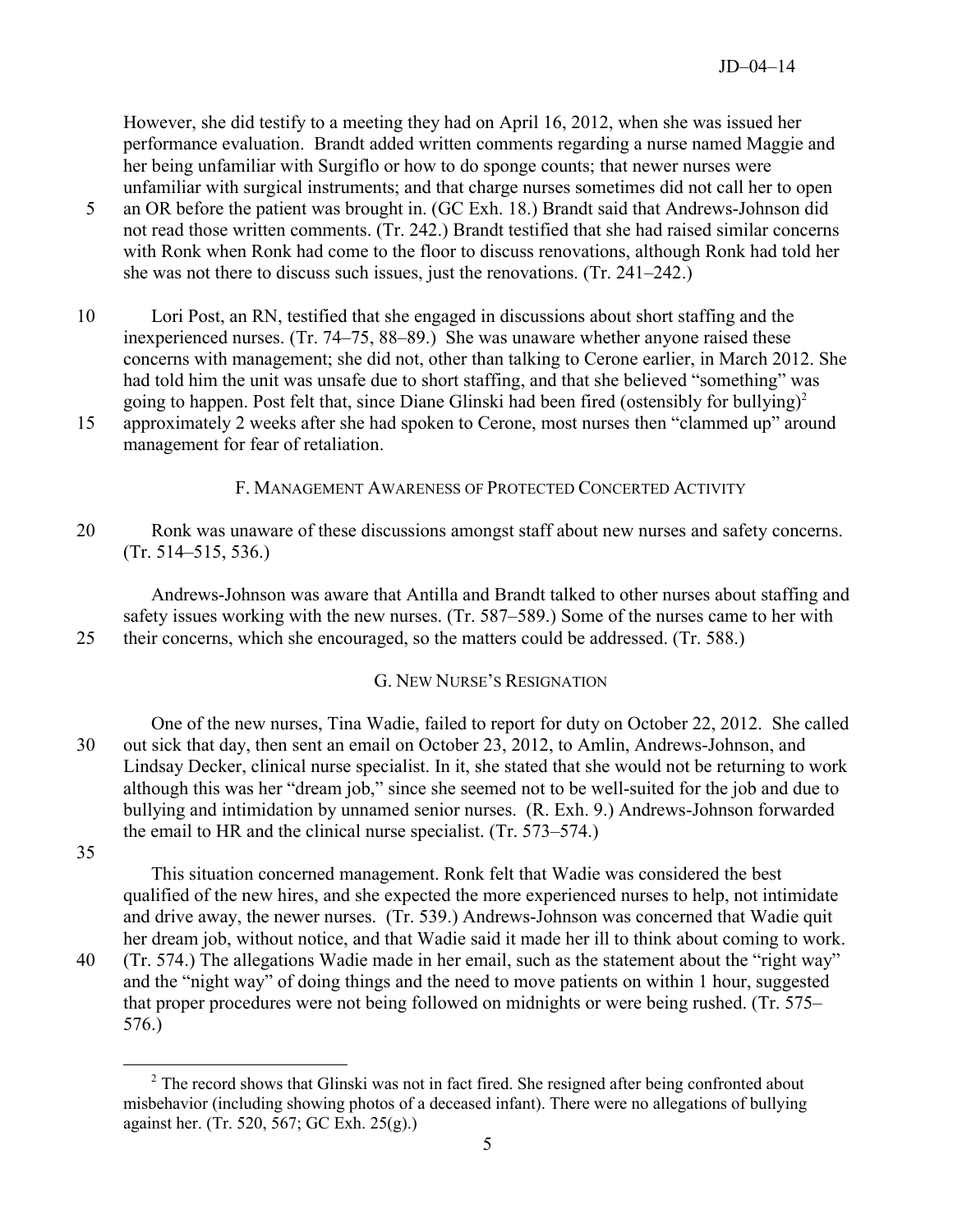On October 24, Giannosa was asked by her boss, Mike Dixon, director of Human Resources, to conduct an exit interview with Wadie. She was directed to ask whether Wadie would be willing to talk to hospital recruiters about taking a position in another unit. Wadie agreed and returned to work.

5

Giannosa talked to Wadie on at least one other occasion, and Wadie named four employees as problems: Antilla, Brandt, Post, and Michele Wonch. (R. Exh.10; GC Exh. 27.) Wadie told Giannosa that Brandt was nasty, huffy, not nice at all, belittling about everything, sarcastic, condescending, rolling eyes, and made negative comments no matter what you do. Wadie 10 reported that Antilla said there is a "night way" of doing things, sat around a lot and complained about the unit, other new nurses say she is a bully. Tiffany (last name not reported), Antilla, and Post made comments about new nurses and about their nursing licenses.

After speaking with Wadie, Giannosa sent an email to Alonzo Lewis, VP of Maternal Child 15 Health and Women's Health, Bowman, Ronk, Amlin, and Andrews-Johnson, as well as Dixon, Jennifer Mattucci, Employment Manager, and three recruiters: Marilyn Koski, Laura Velzy, and April Hornyak, advising them of certain issues raised by Wadie and that the concerns would be addressed. (GC Exh. 26.)

## 20 H. INVESTIGATION

Based on Wadie's statements to her, Giannosa decided to proceed with an investigation.

Then, on October 26, the situation was discussed at a meeting attended by Giannosa, Ronk, 25 Andrews-Johnson, and Amlin; Knudsen was present by telephone (as she was out on extended sick leave). A plan of action was agreed to, that is, that an investigation would be conducted. (Tr. 578–580.) Giannosa assigned that responsibility to Andrews-Johnson, as the first-line supervisor. She was to talk to the newer nurses about their experience on the midnight shift, without mentioning any individuals' names. These were to be open-ended conversations to see if the 30 nurses raised any concerns. (Tr. 538, 540–541.) Giannosa testified that Andrews-Johnson was to

interview a random selection from among the nurses hired in the past couple of years.

Andrews-Johnson took notes of each interview and then sent emails to the management group, summarizing the discussion following each one. (R. Exh. 13; Tr. 580.)

35

At their October 31 meeting, the group reviewed the interview notes that Andrews-Johnson had gathered to date. A preliminary consensus was reached based on the feedback received to date that two employees (Antilla and Brandt) should be terminated and two (Post and Wonch) counseled. (R. Exh. 11; Tr. 541–542, 566.) Andrews-Johnson continued to conduct interviews

40 thereafter.

#### I. INITIAL MEETING WITH BRANDT AND NONDISCUSSION ORDER GIVEN

Initial meetings were held with Antilla and Brandt, to advise them of the nature of the 45 charges against them and provide them the opportunity to reply or to resign before disciplinary action was taken. Ronk met with Brandt, and Andrews-Johnson and Amlin met with Antilla.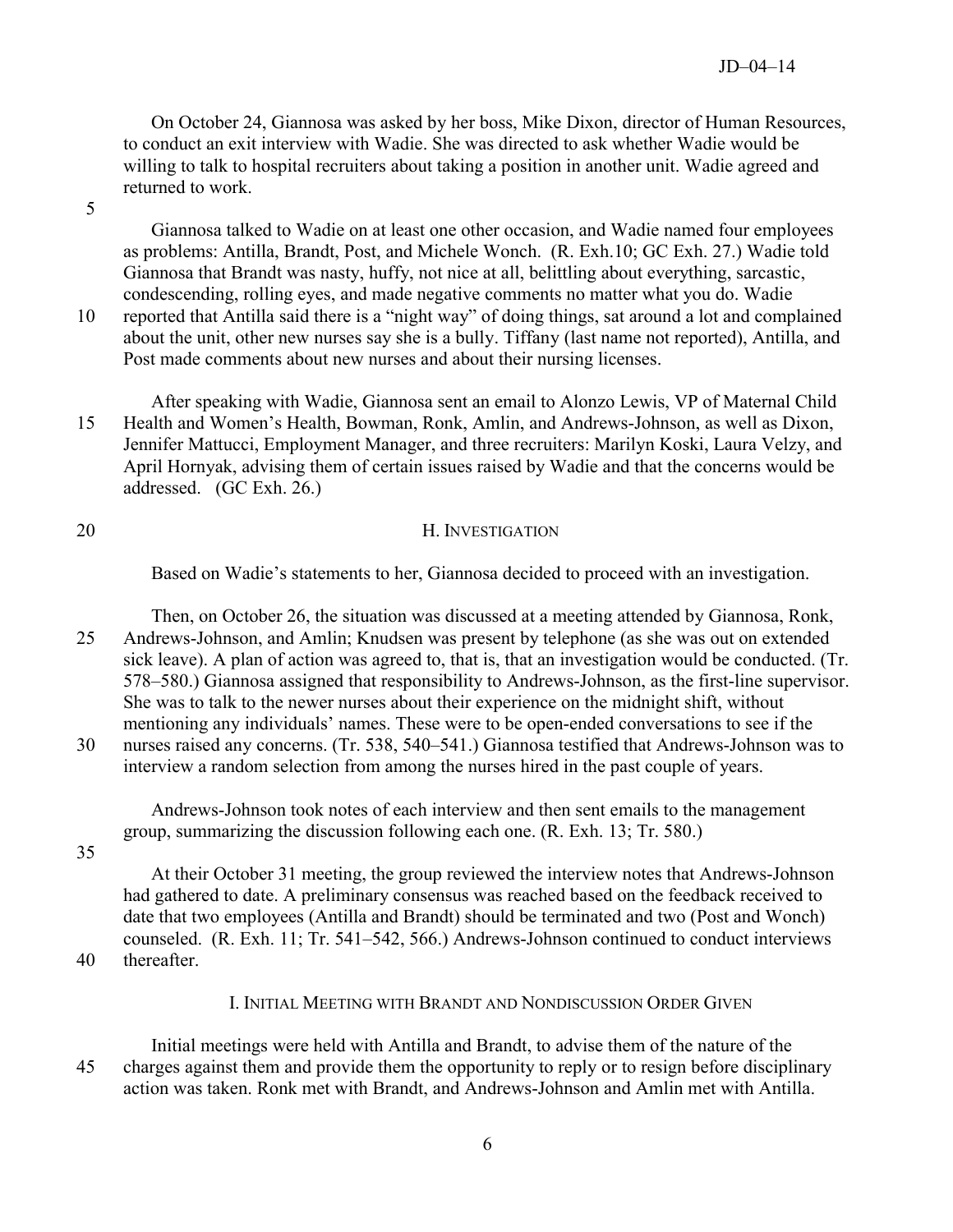On November 2, Amlin told Brandt to see Ronk. Brandt testified that Ronk told her that a nurse had quit and said that Brandt had been mean, nasty, and rude to her, and that an investigation would be conducted. She said Wadie as well as other new nurses had named her as nasty and rude. Ronk inquired whether she had taken any communication classes, and Brandt

- 5 said she had not. Ronk encouraged her to take some, and said the hospital would pay her for her time in the classes. Ronk further told Brandt to think about her actions and the situation, and that they would talk again after the investigation. Brandt said she was concerned that she might be fired and felt she needed to consult an attorney; Ronk replied that she was not allowed to discuss this with anyone, not even an attorney, as this was hospital business. (Tr. 257, 550; GC Exh. 34.)
- 10 Ronk, however, testified that she instructed Brandt not to discuss the matter with anyone on the unit. (Tr. 550.) I find Ronk more credible than Brandt regarding their conversation, and specifically regarding the nondiscussion instruction. First, Ronk made contemporaneous notes of the conversation. Second, from those notes it is clear that Ronk made the remark in response to Brandt's statement that she would be approaching the new nurses that weekend to introduce
- 15 herself and offer any assistance they might want.

Brandt did not discuss the matter with anyone. Ronk admitted in her testimony that she did advise Brandt not to discuss the matter with anyone on staff, as the matter was still under investigation and she was concerned (given the nature of the complaints against Brandt) that 20 such discussions may result in additional allegations of intimidation. Ronk's notes of the meeting confirm that she instructed Brandt not to discuss the meeting with anyone else in the unit (GC Exh. 34).

Brandt later sent Ronk emails indicating that she had registered for classes and that she 25 had applied for other positions at the hospital, outside the FBC. (GC Exhs. 19, 20.)

### J. INITIAL MEETING WITH ANTILLA

On November 5, Antilla was asked to meet with Andrews-Johnson and Amlin. She was told 30 that her name had been brought up by a few nurses as being negative, about making comments about her nursing license being on the line and other remarks about new staff, and how she felt new nurses shouldn't be working in labor and delivery. Andrews-Johnson asked Antilla for her side, and Antilla agreed that she had made the three remarks. She said she had expressed concerns about not just her license, but other nurses' nursing licenses. She noted that previously,

- 35 nurses had been required to have 1–2 years' experience before being assigned to labor and delivery, which was a specialty area, and that longer training periods (orientation) or a nurse residency program would be advisable. She was told that her negativity could be construed as intimidating and bullying, that she had been negative in early 2012 but had improved, and now was being negative again. She was told the reports of her negativity came from new nurses, but
- 40 no names were revealed. Ultimately, Antilla was encouraged to prepare a reply, and that HR would call her after the investigation was conducted. (R. Exh. 25.)

After meeting with Antilla, Andrews-Johnson reported to Giannosa, Ronk, and Amlin what had transpired. (Tr. 585.)

45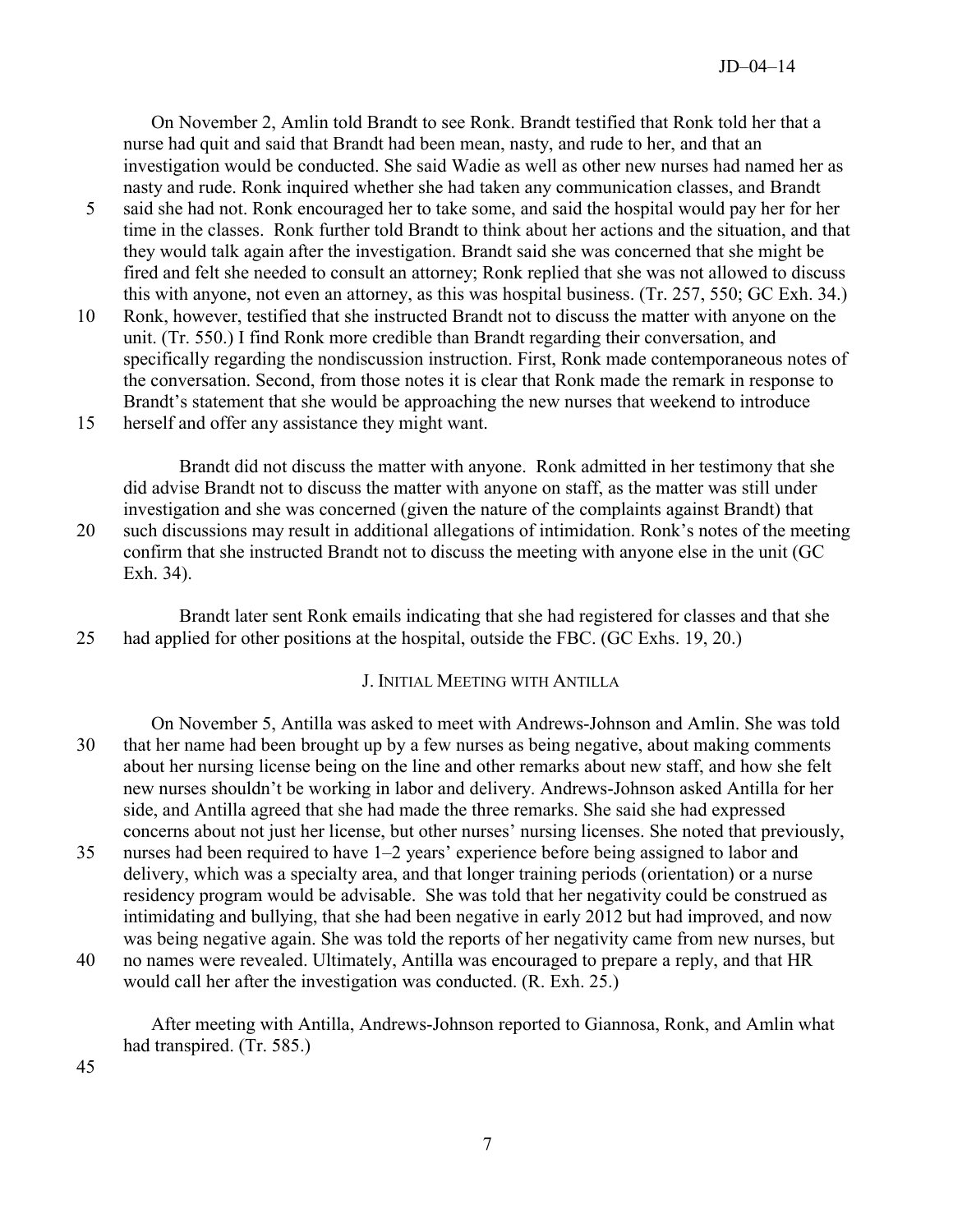## K. DECISIONS TO DISCIPLINE

Ronk testified that decisions to discipline were made by management and HR. In this instance, the final decisions were made at a meeting on November 8, by Ronk, Knudsen, and 5 Giannosa, with any input from Andrews-Johnson and Amlin. The decision to terminate Antilla and Brandt was based on the statements provided by a number of staff nurses in the course of Andrews-Johnson's investigation, as well as the statements by Wadie. Those statements were accepted as true.

- 10 Hospital policy provided that progressive discipline was not required when the infraction was serious, including improper conduct. (R. Exh. 14.) Giannosa testified that Antilla and Brandt's behavior was severe enough to warrant termination because it was a safety concern, as bullying affected the nurses' interactions with each other, discouraged nurses from requesting assistance, and had contributed to the sentinel event of December 2011. (Tr. 453–454, 465–466.) Ronk
- 15 testified that bullying and intimidating behavior has no place in a labor and delivery setting where teamwork is critical. Such behavior "impedes communication, open communication, staff feeling free to ask questions, ask for help, and that can put a patient's safety at risk." (Tr. 544.)

Although there was no specific testimony as to which manager drafted the basic termination 20 language, it would appear that it was Andrews-Johnson, as the first-line supervisor and the individual who conducted the investigations. She did review the termination documents with Giannosa. (Tr. 39–40, 472.) Giannosa edited and added to them, specifically adding language under the form's future expectations section, as per hospital policy, then returned them to management for review. (GC Exhs. 4, 5; Tr. 41–42, 48, 472, 475.) The documents were signed 25 by all necessary parties and issued to Antilla and Brandt.

Brandt was fired for exhibiting mean, nasty, intimidating, and bullying behavior. (Tr. 472; GC Exh. 5.)

30 Antilla was fired for exhibiting negative, intimidating, and bullying behavior. (Tr. 475; GC Exh. 4.)

Two nurses, Lori Post and Michele Wonch, were counseled. Neither was terminated because their conduct was not as severe as Antilla and Brandt's. Andrews-Johnson counseled Post;

35 Knudsen was supposed to counsel Wonch. (Tr. 583, 605.) There is a memo in Post's file documenting that counseling but there is none in Wonch's file. (GC Exh. 25 j.) That counseling should have been conducted by Knudsen, as determined by the management group.<sup>[3](#page-7-0)</sup>

<sup>40</sup>

<span id="page-7-0"></span> $\overline{a}$ <sup>3</sup> While it is possible that either the counseling did not occur or that the documentation was not completed due to Knudsen being out on extended medical leave, such is pure speculation as there was no testimony on this point and there is no documentation that it ever occurred. (GC Exh. 25.)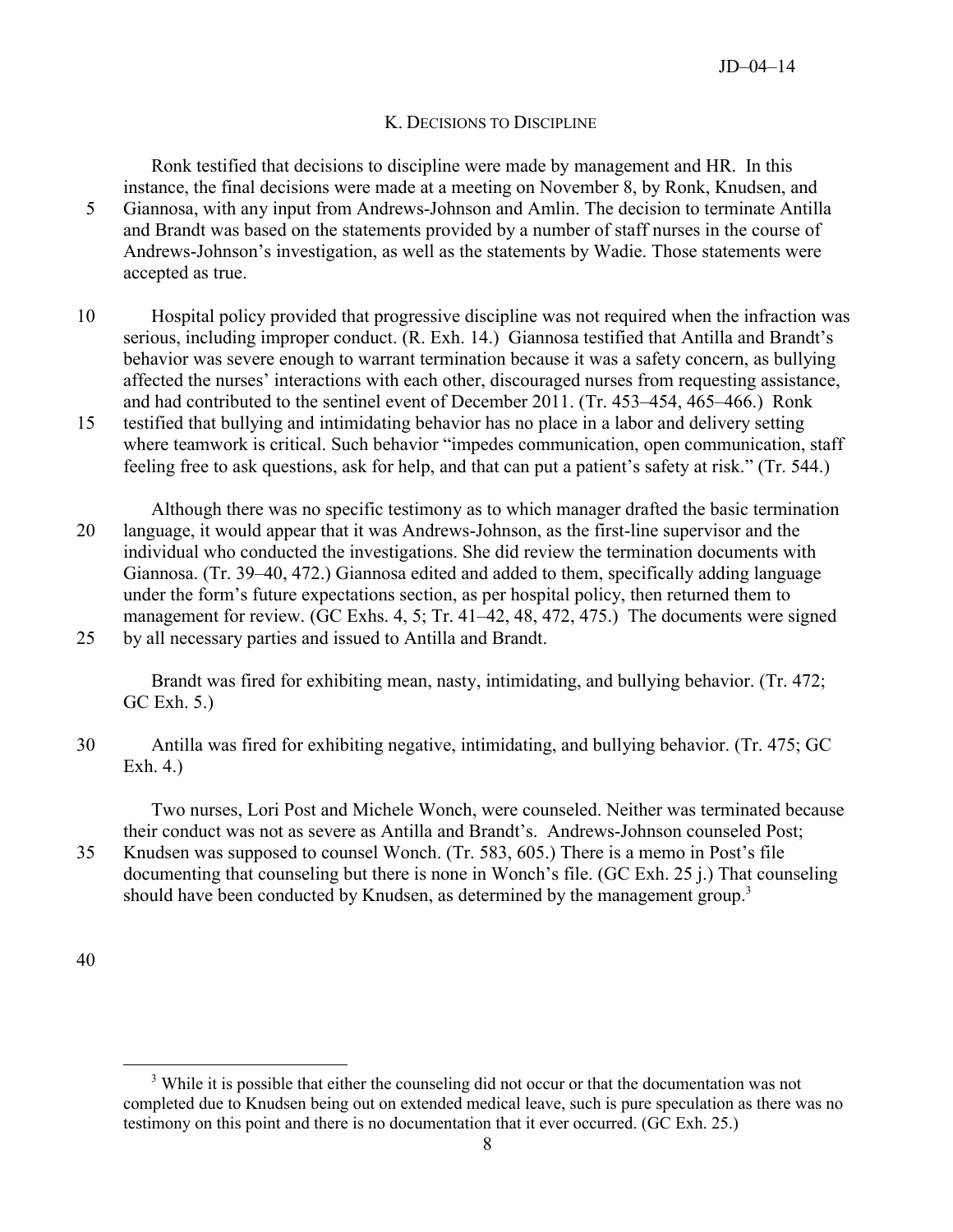#### L. ISSUANCE OF THE DISCIPLINE

#### 1. Termination of Brandt

- 5 On November 8, Brandt was called to a meeting with Ronk, Andrews-Johnson, and Amlin. She was advised that her employment was being terminated and she was given the papers to read. (GC Exh. 5.) At the bottom, under background and related information, counselings from August 2006 and June 2011<sup>[4](#page-8-0)</sup> were noted. Brandt refused to sign the termination but received a copy. She testified that Ronk explained the Respondent's internal grievance process to her, but 10 said that Bowman, who had signed off on the termination, would be the step 1 deciding official.
- She also said that Ronk said, "Good luck with that." Ronk denied making such remarks about Bowman or step 1. (Tr. 546.) Ronk testified that the meeting lasted approximately 5 minutes as Brandt asked no questions. (Tr. 546, 552.) Andrews-Johnson testified that Brandt said nothing, that Ronk did all the talking, reviewing the termination papers with Brandt. Andrews-Johnson 15 corroborated Ronk's testimony that she did not make such reference to Bowman and the grievance procedure. (Tr. 582.) She agreed that the meeting was very short.

Brandt testified that she was not asked for her side of events. She never submitted a written reply to the charges.

20

Brandt did not file a grievance. She testified that she was not familiar with the grievance process, so she looked it up online but did not ask HR or anyone else any questions about it. She noted that there was a right of appeal to a panel after the first step. Nonetheless, she did not pursue her grievance rights.

25

I accept and credit the testimony of Ronk and Andrews-Johnson over that of Brandt. Brandt's testimony regarding looking up the grievance process online supports Ronk and Andrews-Johnson. Brandt may have felt that pursuing a grievance was pointless under the circumstances, but that was her perception, and not based on any attempts by management to discourage her.

30

 $\overline{a}$ 

#### 2. Termination of Antilla

On November 9, Ronk asked to see Antilla before she began her shift. Antilla met with Ronk and Andrews-Johnson. Ronk told her that, in light of the investigation findings, she was 35 being fired as the ringleader of negativity on the unit. Ronk said her name had been brought up, in a letter from a nurse who recently quit and in discussions with nursing staff, as being intimidating and bullying.

<span id="page-8-0"></span><sup>&</sup>lt;sup>4</sup> Brandt testified that she had no knowledge of an August 2006 counseling. However, in June 2011, she was written up for a Facebook posting. (GC Exhs. 16, 17.) Brandt had complained on Facebook about working nine shifts, plus covering for other surgical technicians. Ronk told her that she appreciated her hard work but that if she had a problem with someone, she should confront that person rather than post negative comments about the hospital on the internet. At that meeting, Brandt noted some safety concerns in the OR, such as when a nurse did not understand that she had contaminated the sterile field, as well as complaining about the lack of bathroom breaks during a 12-hour shift. Ronk had said she would address those concerns, and apparently did so. Brandt later sent Ronk an email saying she had gotten her break/s and indicating that all was well. (R. Exhs. 7, 8.)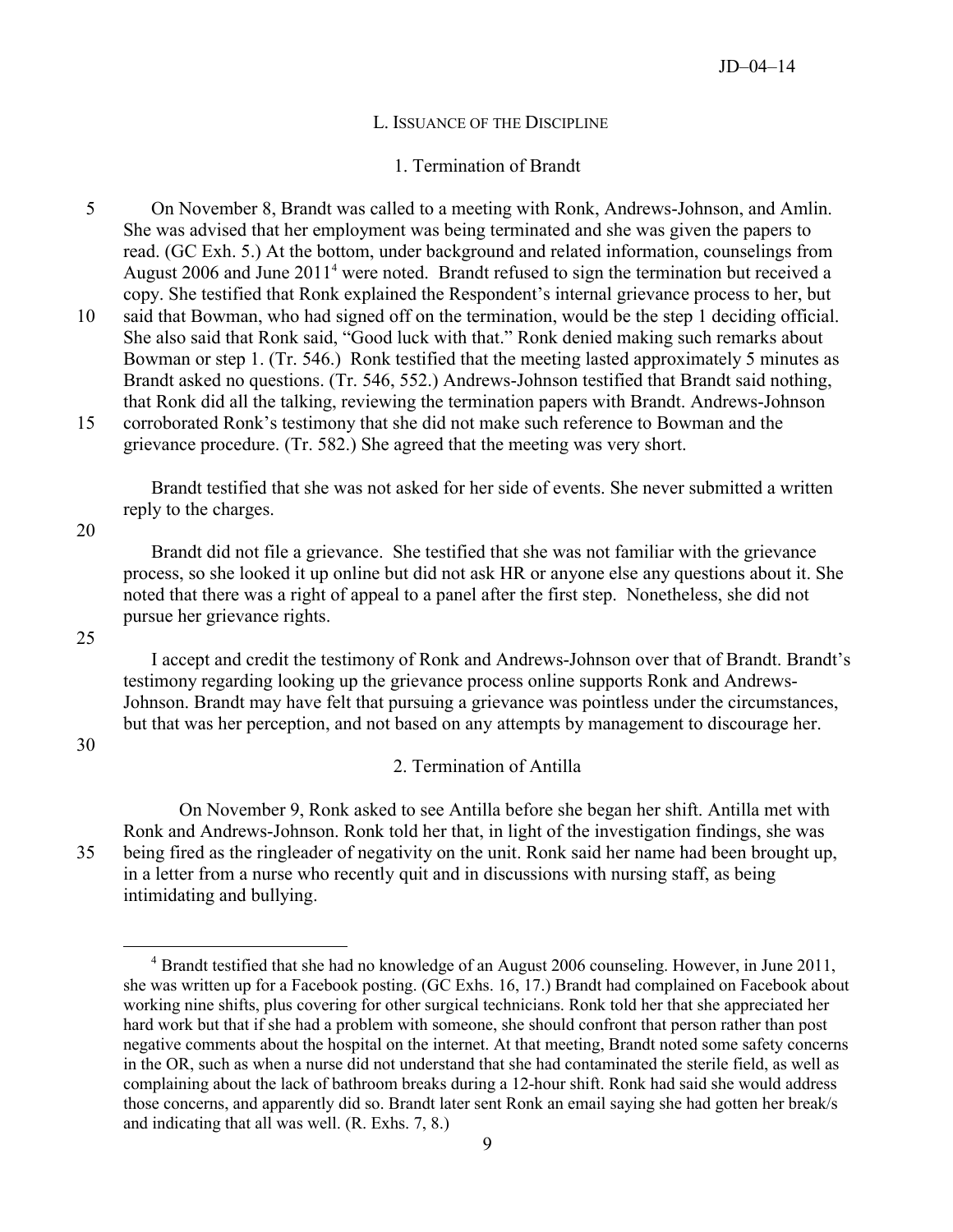Antilla then explained the stepstool incident to Ronk, that there had not been a stepstool in the room when it appeared it would be needed for a particular delivery, and that afterward, she told the new nurse that she needed to ensure that each delivery room had a stepstool, bag, and mask in case of emergency. She had then gone to the nurses' station and repeated this.

5 Antilla denied making any statement about the "right way" and the "night way." She also denied saying she hated to work weekends with so many new nurses, since that was her preferred shift, for family reasons.<sup>[5](#page-9-0)</sup>

Ronk then told her the hospital had a zero tolerance for bullying and intimidation, and 10 that, therefore, she was being fired. Antilla then presented the reply letter that Amlin had encouraged her to write. (GC Exh. 12.) Ronk collected her badge, gave her Giannosa's phone number, and reviewed the grievance process with her.

Antilla filed a grievance. In her grievance, Antilla had indicated that she felt the problem 15 was a personality conflict, that her statements were taken out of context, and that she had a good relationship with Wadie, as reflected in Wadie's Facebook posting. (GC Exh. 10.) She met with Ronk, Bowman, and Giannosa for step 1. She lost at the first step, so she filed an appeal to the panel, but lost that as well. She then filed the instant unfair labor practice charge.

 $\overline{a}$ 

## 20 III. LEGAL STANDARDS AND ANALYSIS

## *A. Terminations*

The discipline or discharge of an employee violates Section  $8(a)(1)$  of the Act if the 25 employee was engaged in activity that is "concerted" within the meaning of Section 7 of the Act, the employer knew of the concerted nature of the employee's activity, the concerted activity was protected by the Act, and the discharge was motivated by the employee's protected concerted activity. *Wright Line*, 251 NLRB 1083 (1980), enfd. 662 F.2d 899 (1st Cir 1981), cert denied 455 U.S. 989 (1982); *Correctional Medical Services*, 356 NLRB No. 48, slip op. at 2 (2010); *Naomi*  30 *Knitting Plant*, 328 NLRB 1279, 1281 (1999) (quoting *FPC Holdings, Inc. v. NLRB*, 64 F.3d 935, 942 (4th Cir. 1995), enfd. 314 NLRB 1169 (1994). If the General Counsel makes such an initial showing of discrimination, then the Respondent may overcome that inference by presenting evidence demonstrating that it would have taken the same action even in the absence

of the employee's protected activity. See *Timekeeping Systems, Inc.*, 323 NLRB 244, 244 (1997); 35 *Williamette Industries*, 341 NLRB 560, 563 (2004).

Both Antilla and Brandt did routinely and frequently complain to peers about working conditions, such as understaffing on the midnight shift, and the problems associated with working with inexperienced nurses—additional burdens on the senior staff, risks to the patients,

40 and the potential for losing nursing licenses. It is arguable whether these discussions in themselves initially constituted protected concerted activity, as there was no evidence whatsoever presented that any employee planned to take any action based upon those complaints and there was no concerted purpose, it was mere complaining. While Antilla testified that she "found her passion" in advocating for new nurses and obtaining longer orientation periods for

<span id="page-9-0"></span> $<sup>5</sup>$  She did not address the statement that she hated working with the new nurses, just that part of the</sup> statement pertaining to working weekends.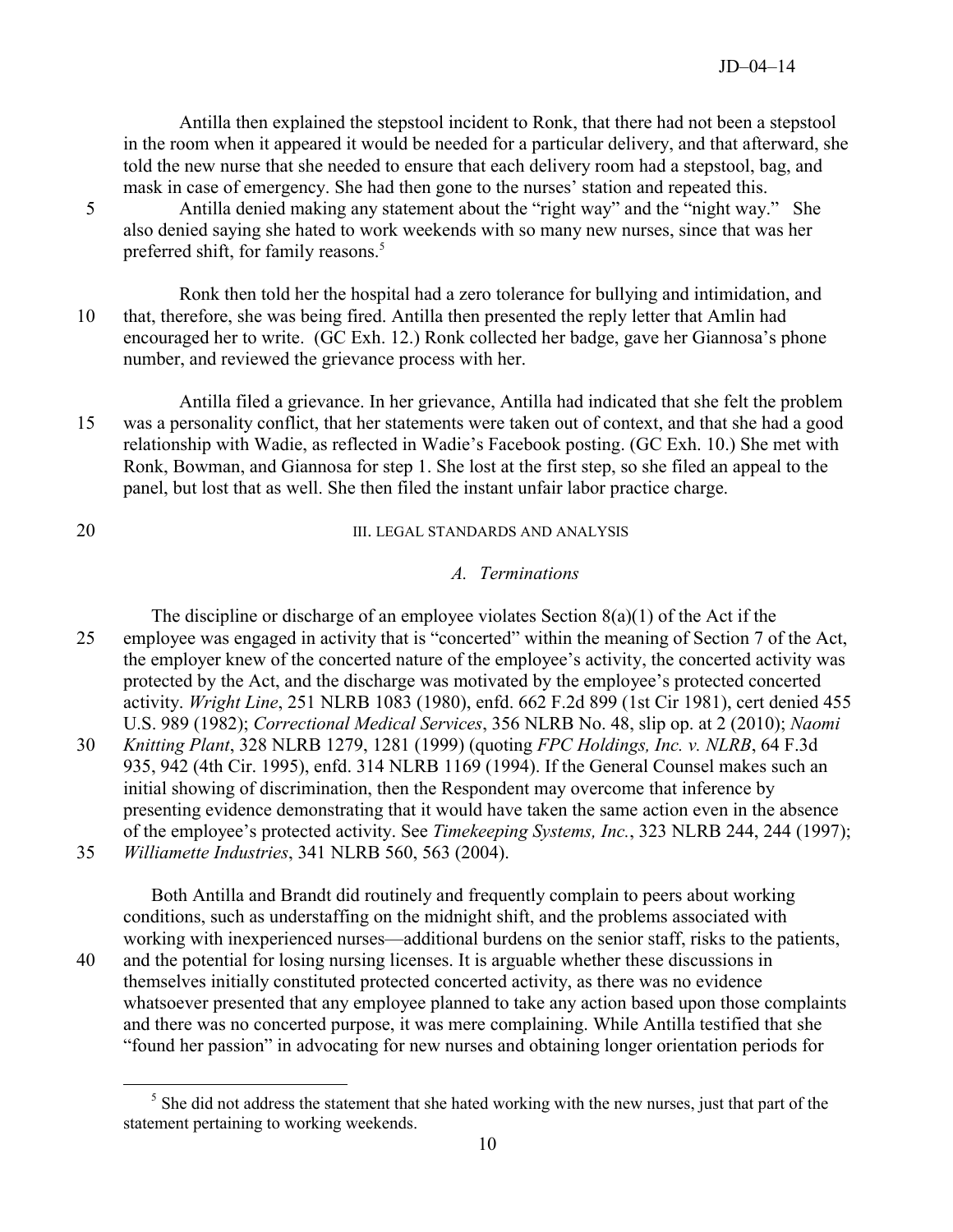them, it was established that she did not take any action in that direction with management, except in one conversation when she stated that she felt orientation periods should be longer.

Ronk was initially not aware that staff, and specifically Antilla and Brandt, engaged in such 5 discussions or other protected concerted activity until it was revealed in the course of the investigation into the bullying allegations.<sup>[6](#page-10-0)</sup> However, Andrews-Johnson had been aware of those discussions, and that Antilla and Brandt engaged in them. Some nurses brought their concerns directly to Andrews-Johnson and she encouraged them to do so. However, Andrews-Johnson noted in her investigation interview notes the complaints raised by Antilla and Brandt and others,

- 10 as reported by the interviewees. The other members of the management team, including Giannosa, learned of the complaints through Andrews-Johnson's interview notes. Subsequent to their gaining knowledge of the protected activity, management decided to terminate both Antilla and Brandt. Thus, the General Counsel has met her burden.
- 15 However, I find that the Respondent has established that both Antilla and Brandt would have been terminated absent their protected activity.

First, while not determinative, it has been established that other nurses who likewise engaged in similar discussions complaining about working conditions, were not terminated. Most nurses 20 engaged in those conversations and several names were raised in Andrews-Johnson's investigation. Of the four who were deemed the primary offenders, only Antilla and Brandt were terminated. Post was only counseled. While there is no evidence that Wonch was in fact counseled as the management team agreed, that is immaterial, since the decision had clearly been made by the team to counsel her, and not to terminate her.

25

 $\overline{a}$ 

Second, management witnesses credibly testified, and both Antilla and Brandt agreed, that management did not discourage such conversations among the staff.

Third, the reasons that management has given for the terminations are significant and 30 credible, and were sufficient to justify the terminations. The alleged misconduct must be viewed in context. The General Counsel chooses to interpret the allegations of negativity as directed toward protected concerted activity. I disagree. The hospital had experienced an unexpected infant death, and this was found to be due, at least in part, to nurses not cooperating with each other, not communicating effectively with each other. If new or inexperienced staff does not feel 35 comfortable asking for assistance or asking questions for fear of being mocked, or humiliated, or yelled at, then there is indeed increased risk to patients. Whether one characterizes the conduct as bullying or negative or demeaning is immaterial; it is the underlying conduct that is at issue, not the characterization.

<span id="page-10-0"></span>40 Knudsen testified to being advised of bullying problems within her first month in her current job, in October 2011. (R. Exhs. 26, 27, 28.) An environmental survey (culture of safety survey) was then conducted. (Tr. 611, 615–618; R. Exh. 29.) Knudsen characterized negative behavior

<sup>&</sup>lt;sup>6</sup> Brandt emailed Ronk a document (comments) that Brandt had wanted attached to her performance appraisal the prior year. Ronk testified that she never read those comments, as the decision to terminate her employment was made at approximately the same time, so she had no reason to read the document. (Tr. 552–553.)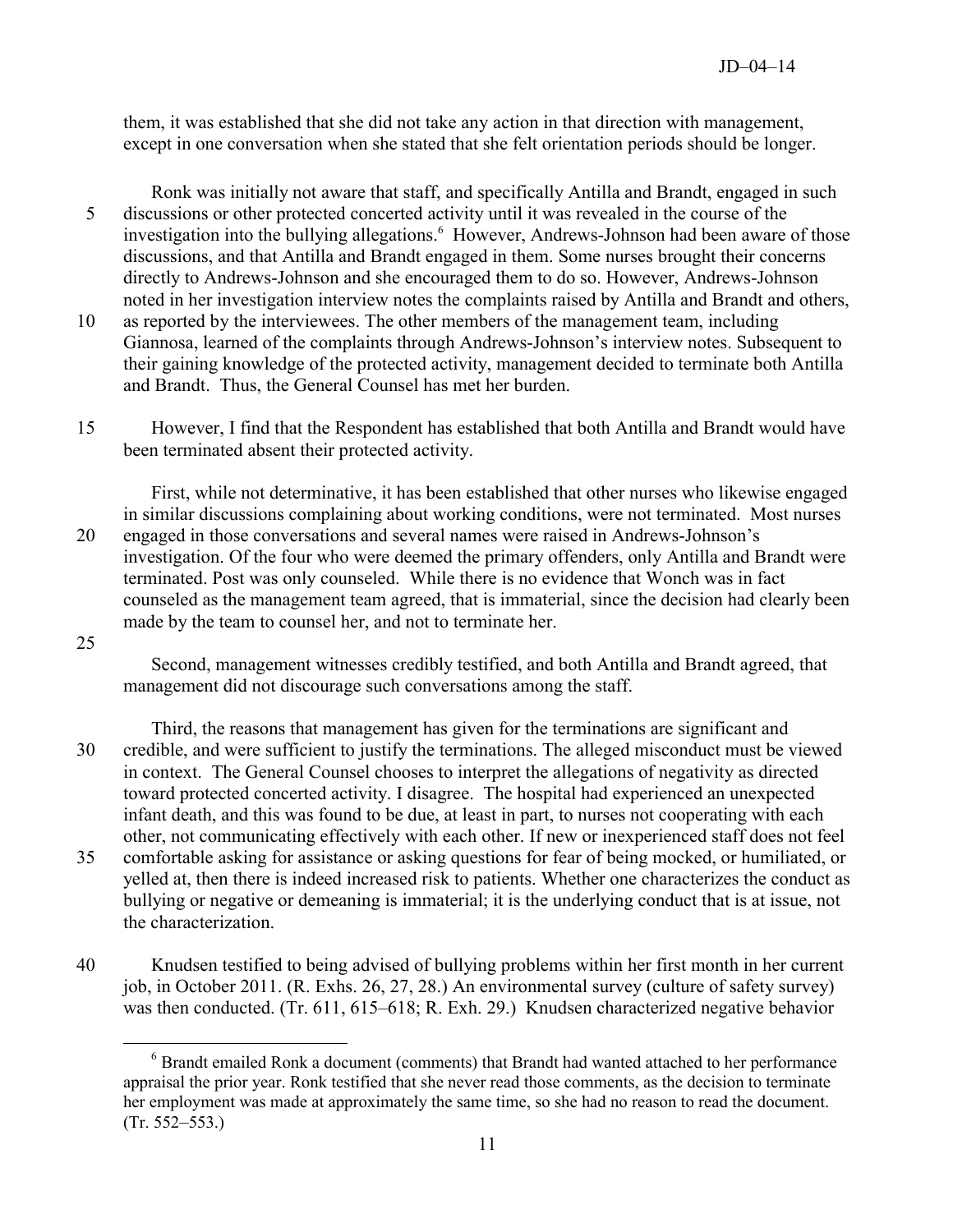as intimidation, mocking, excessive criticism, hoarding knowledge; and behaviors that are not conducive to a safe environment. (Tr. 618.) Because of her concern about the staff comments in response to the survey, Knudsen felt that teambuilding and other training was in order. (Tr. 619.) However, the sentinel event occurred while the initial planning was taking place, that altered the

- 5 strategy. (Tr. 61; R. Exh. 31.) The ensuing investigation into the sentinal event showed that communication, handoffs, and interpretation of fetal tracing, were significant contributing factors. (Tr. 621.) Therefore, a 4-hour mandatory training, or safety symposium, was presented for the nurses, to address those issues. (Tr. 622; R. Exhs. 30, 32, 33, 34, 36, 37, 38.) It was offered four times in January and February 2012.
- 10

Four culture of safety surveys were conducted in 2012, to see whether any progress had been made. (Tr. 634.) Several methods were available for staff to report concerns to management. (Tr. 639, 642.)

The management team accepted as true the statements made by the nurses to Andrews-Johnson. Those nurses had no reason to fabricate their reports, and their reports were consistent.

20

Brandt was fired for exhibiting mean, nasty, intimidating, and bullying behavior. (Tr. 472; GC Exh. 5.) Antilla was fired for exhibiting negative, intimidating, and bullying behavior. (Tr. 475; GC Exh. 4.) Giannosa credibly explained that negative behavior meant the negative attitude exhibited toward the new nurses, belittling, condescending, and demeaning behavior. (Tr. 475.) 25 That is entirely distinct from complaining about working conditions.

Both Antilla and Brandt were terminated due to inappropriate conduct toward other employees, having nothing whatever to do with workplace grievances. They failed to interact with other staff in a professional manner, that was part of the cause for Wadie's resignation, and 30 were uncooperative with other staff, worsening the situation about which they were purportedly so concerned. Neither Antilla nor Brandt acknowledged any awareness of the effect of their behavior and comments on the new nurses.

I accept and credit Ronk's testimony. Ronk testified that when she became aware in October/ 35 November 2012 that Antilla was discussing concerns about staffing with other staff, the fact that she was engaging in such discussions was not of concern to her. (Tr. 514, 536–537.) In fact, the hospital encouraged such discussions. Ronk testified that she would not consider it a problem for staff to discuss these concerns, but that it would be a concern to her as a manager if staff had concerns, because she would want to know about and address or remedy those concerns. (Tr.

40 515, 536.) Rather, Ronk testified that Antilla and Brandt were terminated because there is no place for bullying and intimidating behavior in a setting such as labor and delivery where teamwork is critical. (Tr. 544.) It impedes open communication, the freedom to ask questions, or to ask for help that can put a patient's safety at risk. (Tr. 544.) This had been made evident in the investigation into the December 2011 sentinel event.

45

I accept and credit Andrews-Johnson's testimony that the only things that were considered when making her decision to terminate the two were Wadie's feedback and the input from other

<sup>15</sup> Then, despite these efforts, in October 2012, Wadie quit her job and gave, as one of the reasons, the treatment of her by other staff.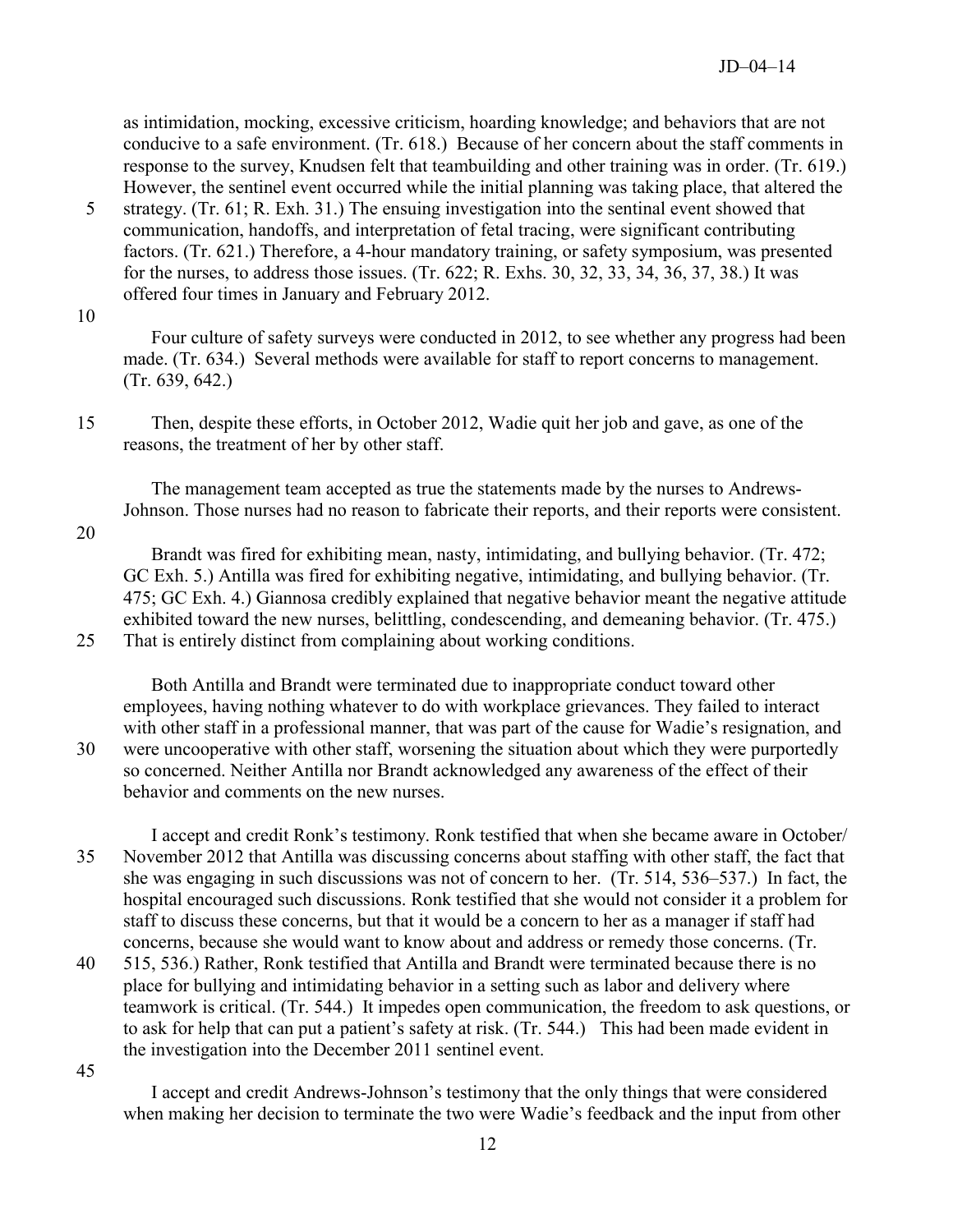new nurses from her investigation. (Tr. 586.) The fact that Antilla and Brandt had discussed their concerns with each other, with her, or with other nurses was not a factor in the decision to termination their employment (Tr. 588–589).

- 5 Most of the concerns raised by the nurses were well known to management.<sup>[7](#page-12-0)</sup> Management agreed that there were problems with understaffing, and hired more nurses. They were aware that new nurses needed training, and expected the senior staff to assist them during and after their orientation periods. The only area where management was not in agreement with the nurses' concerns was about the risk of losing their nursing licenses due to a mistake by another nurse.
- 10 However, I find that expressing that misplaced fear was not a factor in the decisions to terminate Antilla and Brandt, and that they would have been terminated even in the absence of making such statements.

The General Counsel notes that at least one employee who complained about the conduct at 15 issue felt that "it wasn't really bullying." That is of no consequence. As I stated above, the characterization of the conduct is not important; it is the conduct itself that is important.

The General Counsel asserts that the allegations were too vague and that neither Antilla nor Brandt could fairly respond without further details. However, they were given descriptions of the 20 conduct and statements at issue, and were given the opportunity to ask questions. Brandt asked no questions and did not file a grievance, electing not to present a defense. Antilla did respond in writing to the charges, and did file a grievance, although her efforts were unsuccessful.

The General Counsel makes much of Antilla's good performance and of the positive 25 Facebook comments, and of Brandt's good performance as well, all of which are immaterial since the terminations were not based on performance, but on conduct. The management team looked at their performance but it did not outweigh the misconduct. It appears that Antilla exhibited a very different attitude toward the new nurses when they were coworkers than when she was acting as charge nurse or preceptor. And, as the record establishes, other senior nurses

30 were more hostile to the new nurses when Antilla was around than they were otherwise. Therefore, she was characterized as the ringleader. It had nothing to do with her complaints about working conditions. There is no dispute that Antilla was an excellent nurse; that fact was recognized by management who used her as a preceptor and as a charge nurse. That good performance does not outweigh the bad judgment she exercised in her conduct toward the new 35 nurses.

The General Counsel is troubled by the conduct of the investigation. Specifically, she argues that it was suspect because only some, and not all, of the new nurses were interviewed, and some of the interviewees were not new nurses. That is irrelevant, since positive or neutral reports 40 would not cancel out the negative ones already received, and there was not a scintilla of evidence presented that Andrews-Johnson improperly selected interviewees or that any interviewee's report was improperly influenced. The General Counsel also expresses concern that Ronk had

 $\overline{a}$ 

<span id="page-12-0"></span> $<sup>7</sup>$  Not only is there no policy prohibiting staff from discussing with each other any issues or concerns,</sup> but the hospital encouraged submission to management of such concerns, via several different methods, so such concerns could be addressed. (Tr. 521–533; R. Exhs. 17, 18, 19, 20, 21, 22, 23, 24.)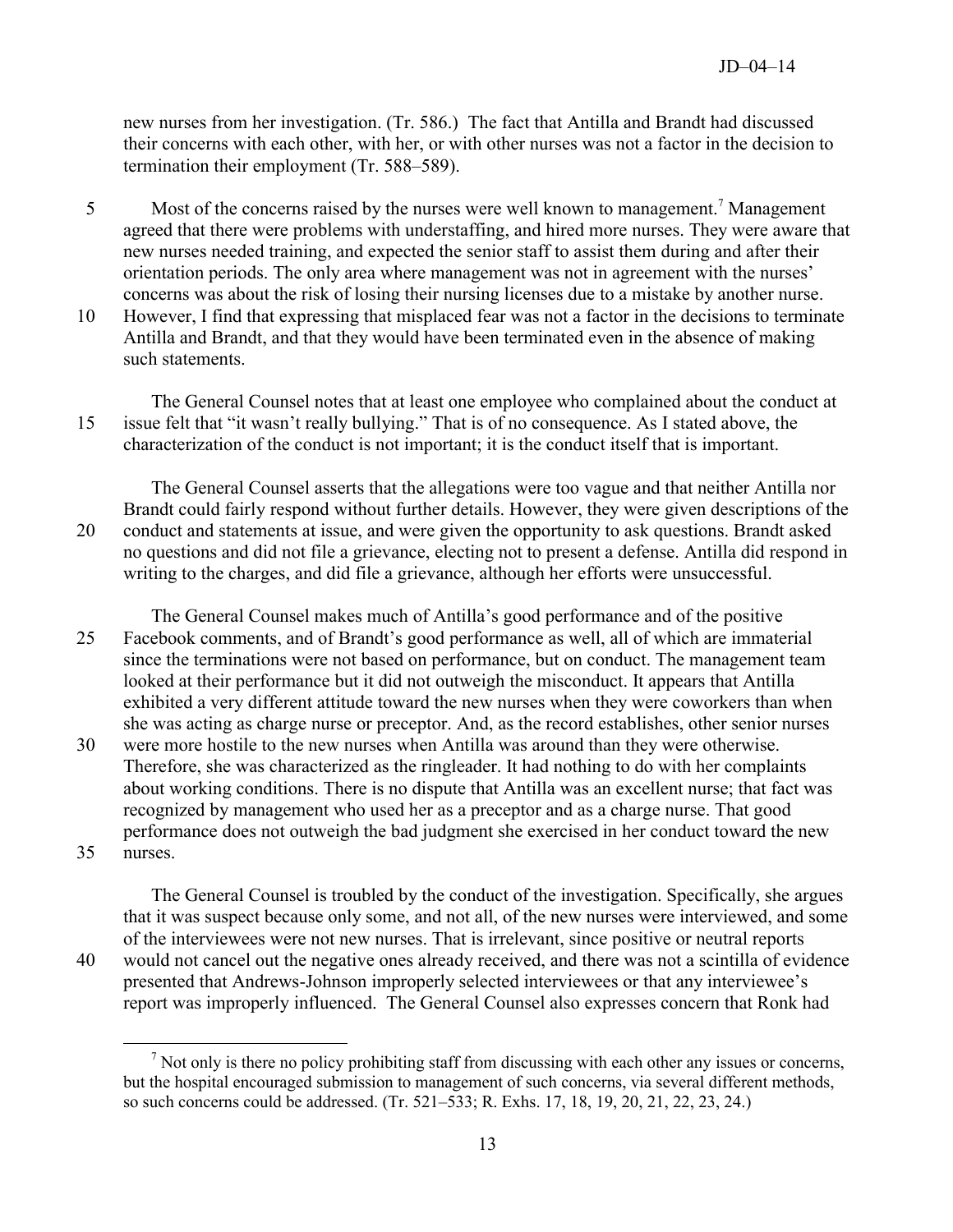made her own decision that Antilla and Brandt should be terminated by October 29, before all interviews had been conducted. (GC Exh. 34; Tr. 566.) This is of no consequence; three negative reports had been received by that point. There is no magic number of negative reports that would support termination; one may be adequate. It was not necessary to interview all new 5 nurses and certainly it was not necessary that all new nurses reported misconduct by Antilla and

Brandt in order to support the terminations.

The General Counsel asserts that the Respondent departed from past practice in terminating Antilla and Brandt, since progressive discipline was not applied. However, no comparable 10 situation had arisen in the past, and the hospital's personnel policy provided for termination without progressive discipline, in appropriate circumstances.

The General Counsel argues that Respondent had tolerated similar behavior in the past, in particular by Wonch. However, this hardly supports the General Counsel's allegation of 15 retaliatory discharge, since Wonch engaged in the same discussions as Antilla and Brandt, and made the same complaints. If the Respondent were engaging in retaliation, then it would be expected that Wonch would have been fired as well. In any event, the allegations made in the past (as well as the current allegations) regarding Wonch were similar but were not of the same level of severity as those raised against Antilla and Brandt.

20

Finally, the General Counsel contends that Respondent relied upon shifting reasons for the terminations. She finds it significant that the Respondent's Position Statement referenced the Surgical Code of Conduct. That was counsel's opinion and, in any event, it is not a reason for the terminations; the reason was the misconduct. She also finds it compelling that matters such as

25 Antilla's tongue ring were mentioned in the termination notice and that Brandt's conduct during her orientation period was noted. However, these are not different or shifting reasons; they are simply other instances of past problems that were noted. If they were not included in the termination notices, the result would be the same. The investigation was initiated due to complaints about mistreatment of new nurses and that was the reason for both terminations.

30

 $\overline{a}$ 

Therefore I recommend that these charges be dismissed as to both Antilla and Brandt.

### *B. Code of Conduct[8](#page-13-0)*

35 Determination of the legality of work rules requires a balancing of competing interests: the right of employees to organize or otherwise engage in protected activity and the right of employers to maintain a level of discipline in the workplace.

<span id="page-13-0"></span>In determining whether an employer's work rules violate Section  $8(a)(1)$ , the Board has 40 held that:

<sup>&</sup>lt;sup>8</sup> The Respondent alleges that this amendment was untimely raised, since the General Counsel became aware of the Code during the investigation some 5 months earlier yet failed to charge any violation until late in the trial. While the charge certainly was raised late in the game and no good reason for the delay was given, I find that the Respondent was not prejudiced by the delay. This is a legal argument only, no witnesses were relevant to the issue and none were called, and this charge would not affect the potential relief if retaliatory discharge were found. I therefore decline to reverse my ruling permitting the amendment.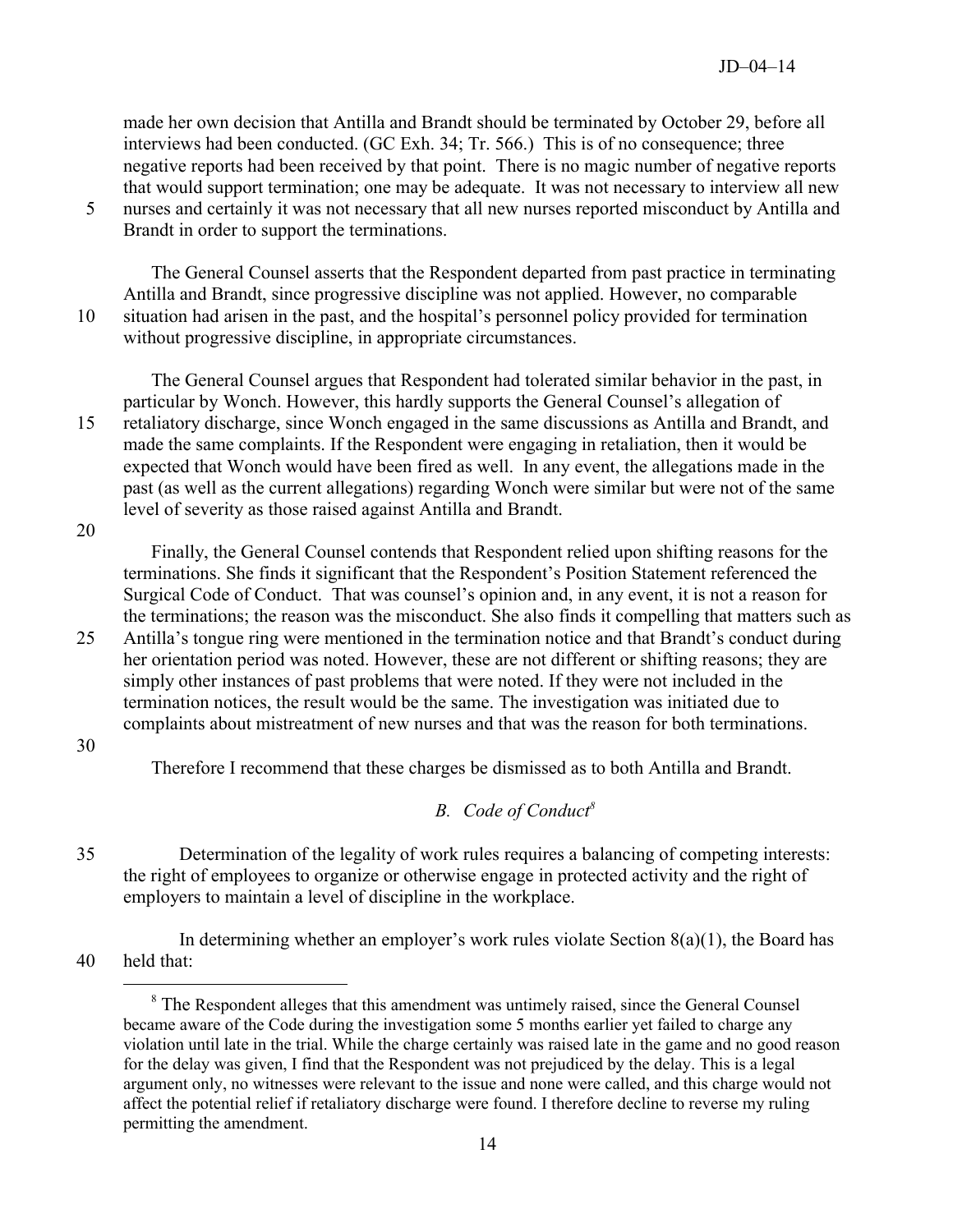[A]n employer violates Section  $8(a)(1)$  when it maintains a work rule that reasonably tends to chill employees in the exercise of their Section 7 rights. *Lafayette Park Hotel*, 326 NLRB 824, 825 (1998). In determining whether a challenged rule is unlawful, the 5 Board must, however, give the rule a reasonable reading. It must refrain from reading particular phrases in isolation, and it must not presume improper interference with employee rights. Id. at 825, 827. Consistent with the foregoing, our inquiry into whether the maintenance of a challenged rule is unlawful begins with the issue of whether the rule *explicitly* restricts activities protected by Section 7….

10 If the rule does not explicitly restrict activity protected by Section 7, the violation is dependent upon a showing of one of the following: (1) employees would reasonably construe the language to prohibit Section 7 activity; (2) the rule was promulgated in response to union activity; or (3) the rule has been applied to restrict the exercise of Section 7 rights.

*Lutheran Heritage Village-Livonia*, 343 NLRB 646, 646–647 (2004); see *Lafayette Park Hotel*, NLRB 824, 825 (1998), enfd. mem. 203 F.3d 52 (D.C. Cir. 1999).

Thus, where the rules are likely to have a chilling effect on Section 7 rights, their 20 maintenance may be an unfair labor practice even absent evidence of enforcement.

The Respondent's Code of Conduct does not explicitly restrict Section 7 activities, nor was it promulgated in response to union activity, nor has it been applied to restrict Section 7 activities. Thus, the issue at hand is whether employees would reasonably construe the Code of Conduct to 25 prohibit Section 7 activity.

In *Lafayette*, supra, the court found a rule prohibiting conduct that does not support the Respondent hotel's goals and objectives to be lawful, as it is unreasonable to assume, without more, that remaining nonunion is one of those goals. The rules address other legitimate business

- 30 concerns and the court found unreasonable the position that the rule was ambiguous as to "goals." However, the rule prohibiting making false, vicious, profane, or malicious statements toward or concerning the hotel or any employee was found to be a violation. There were similar results in *Cincinnati Suburban Press, Inc.,* 289 NLRB 966, 975 (1988) (statements are protected absent a showing of reckless disregard for the truth or maliciousness), and *American Cast Iron*
- 35 *Pipe Co.,* 234 NLRB 1126, 1131 (1978) (false and inaccurate statements that are not malicious are protected). In the instant case, there is no general prohibition against making false statements. Rather, the Code prohibits intentional misrepresentation of information (which implies malice) and negative or disparaging comments about the moral character or professional capabilities of an employee or physician. The Code's introductory paragraph makes it clear that 40 the hospital's concern is patient care, so, when read in context, the rule has nothing to do with
	- protected activity.

The D.C. Circuit Court distinguished the work rules found unlawful in *Lafayette* and Flamingo,<sup>[9](#page-14-0)</sup> restricting speech that is arguably related to protected activities (and merely false), 45 from a rule prohibiting "abusive or threatening language" that seeks to maintain basic civility.

<span id="page-14-0"></span>

 $\overline{a}$ 

15

<sup>9</sup> *Flamingo Hilton-Laughlin*, 330 NLRB 287 (1999).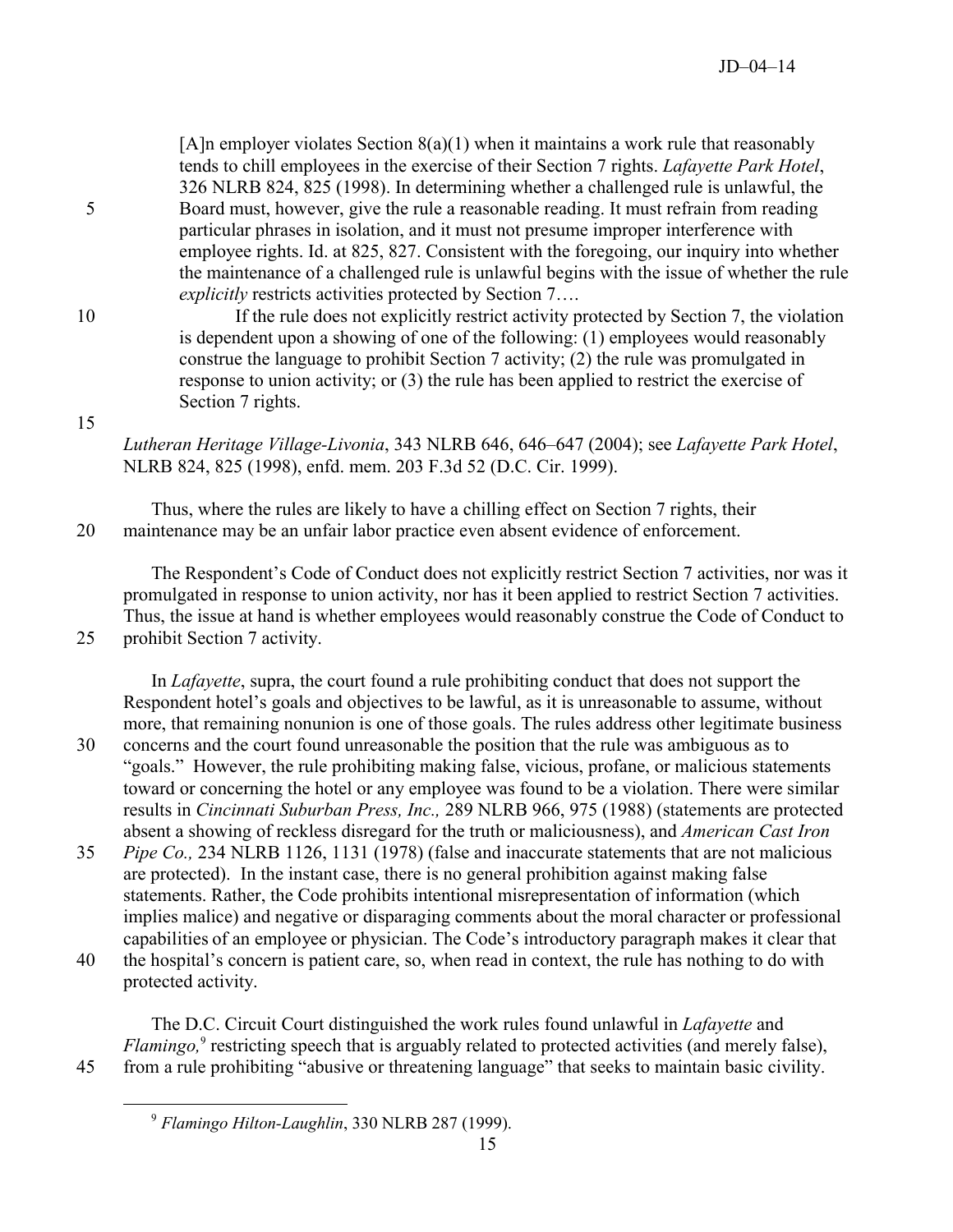*Adtranz ABB Daimler-Benz Transportation*, 331 NLRB 291 (2000), vacated in part 253 F.3d 19 (2001). The court noted that an employer's effort to squelch criticism from employees, and threatening to punish "false" statements without evidence of malicious intent is quite different from demanding that employees comply with generally accepted notions of civility that does not,

- 5 in itself, constitute an unfair labor practice. The court reiterated that it must be considered whether there was enforcement of the rule where the language may be protected, or mere maintenance of the rule. Significantly, the court also observed that threatening and abusive language is not inherent aspects of union organizing or other Section 7 activities. It specifically rejected the argument that the mere "unrealized potential" that "the rule could reasonably be
- 10 interpreted as barring lawful union organizing propaganda" rendered it facially invalid. Id. at 25–26. Ultimately, it determined that "the Board's position that the imposition of a broad prophylactic rule against abusive and threatening language is unlawful on its face is simply preposterous." Id. at 25. The Board subsequently agreed with and adopted the court's rationale when it decided *Lutheran Heritage* and *Palms Hotel*. In *Lutheran Heritage,* supra, the Board
- 15 found prohibitions against verbal abuse, abusive, or profane language, or harassment to be lawful. The mere fact that the rule could be read to address Section 7 activity does not make it illegal. See *Lutheran Heritage,* supra at 647 ("we will not conclude that a reasonable employee would read the rule to apply to such activity simply because the rule *could* be interpreted that way"). Similarly, in *Palms Hotel & Casino*,<sup>[10](#page-15-0)</sup> the Board found lawful a rule that prohibits
- 20 employees from engaging in conduct which is or has the effect of being injurious, offensive, threatening, intimidating, coercing, or interfering with other employees. "Nor are the rule's terms so amorphous that reasonable employees would be incapable of grasping the expectation that they comport themselves with general notions of civility and decorum in the workplace." Id. at 1368. "We are simply unwilling to engage in such speculation in order to condemn as unlawful
- 25 a facially neutral work rule that is not aimed at Section 7 activity and was neither adopted in response to such activity nor enforced against it." Id at 1368.

However, the Board found unlawful a rule that prohibited loud, abusive, or foul language, as it was so broad that it could be interpreted as barring lawful union organizing propaganda. 30 *Flamingo Hilton-Laughlin*, 330 NLRB at 295. The Board found unlawful a work rule that subjected employees to discipline for the "inability or unwillingness to work harmoniously with other employees." *2 Sisters Food Group,* 357 NLRB No. 168, slip op. at 1 (2011). In that instance, the employer neglected to define those terms; the prohibition was merely one of a laundry list of rules and "was sufficiently imprecise that it could encompass any disagreement or 35 conflict among employees including those related to Section 7." Id, slip op. at 2. Similarly, a rule prohibiting "any type of negative energy or attitudes" was deemed unlawful. *Roomstore*, 357 NLRB No. 143, slip op. at 1 fn. 3 (2011). A rule prohibiting "negative conversations" about managers was found unlawful, as it had no clarifying language. *Claremont Resort & Spa*, 344 NLRB 832, 836 (2005). In all of those instances, the rules were ambiguous, and those

40 ambiguities must be resolved against the employer.

In the instant case, a reasonable reading of most of the rules shows they are unrelated to and do not prohibit Section 7 activities. To find otherwise would ignore the employer's rights in the *Lafayette* balancing test and consider only potential employee rights.

<span id="page-15-0"></span>45

 $\overline{a}$ 

<sup>10</sup> *Palms Hotel & Casino,* 344 NLRB 1363 (2005).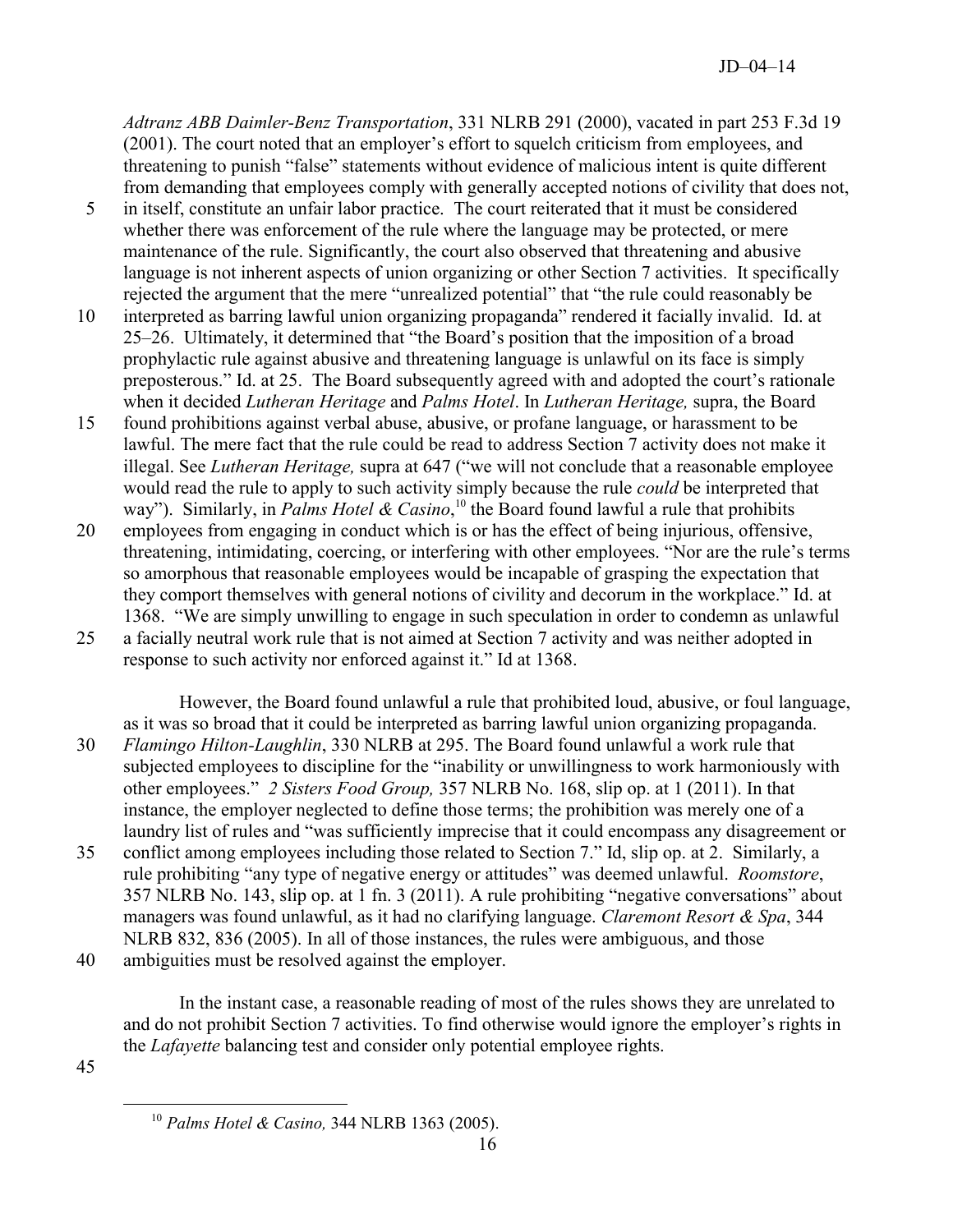The Beaumont Code at issue reads as follows:

| 5  |                  | Conduct on the part of a Beaumont employee or physician that is inappropriate or<br>detrimental to patient care of [sic] Hospital operation or that impedes harmonious<br>interactions and relationships will not be tolerated. Transgressors shall be subject |
|----|------------------|----------------------------------------------------------------------------------------------------------------------------------------------------------------------------------------------------------------------------------------------------------------|
|    |                  | to appropriate remedial or corrective action. Improper conduct or inappropriate                                                                                                                                                                                |
| 10 |                  | behavior or defiance in the following example [sic], which includes but not<br>limited [sic] to the following:                                                                                                                                                 |
|    |                  | Willful and intentional threats, intimidation, harassment, humiliation, or<br>coercion of employees, physicians, patients, or visitors.                                                                                                                        |
|    |                  | Profane and abusive language directed at employees, physicians, patients or<br>visitors.                                                                                                                                                                       |
| 15 |                  | Behavior that is rude, condescending or otherwise socially<br>unacceptable. Intentional misrepresentation of information.                                                                                                                                      |
|    |                  | Verbal comments or physical gestures directed at others that exceed the<br>bounds of fair criticism.                                                                                                                                                           |
| 20 |                  | Negative or disparaging comments about the moral character or professional<br>capabilities of an employee or physician made to employees, physicians, patients,<br>or visitors.                                                                                |
|    |                  | Behavior that is disruptive to maintaining a safe and healing environment or                                                                                                                                                                                   |
|    |                  | that is                                                                                                                                                                                                                                                        |
| 25 | $(R. \,Exh. 6.)$ | counter to promoting teamwork.                                                                                                                                                                                                                                 |

Although the introductory paragraph references harmonious relationships, the Code goes on to define in the six bullets the specific types of conduct that are prohibited. The rules are put in context via reference to legitimate business concerns (i.e., patient care, hospital operations, 30 and a safe healing environment), that would tend to restrict their application.

I find that a reasonable employee would read the rules in the context of the employment setting, a hospital, and understand the lawful purpose of the rules.

35 I find that two of the six work rules (rule 4—"Verbal comments or physical gestures directed at others that exceed the bounds of fair criticism" and rule 6 part 2—"Behavior … that is counter to promoting teamwork") challenged by the General Counsel violate Section  $8(a)(1)$ . Although neither Antilla nor Brandt nor any other employee was disciplined for violation of the Code, and no employee actually limited their activities based on the Code, those portions of the

- 40 Code do violate the Board's standards and may reasonably chill the exercise of Section 7 rights. The two terms are ambiguous and undefined in the Code, even when read in context: "comments or gestures that exceed the bounds of fair criticism," and "behavior that is counter to promoting teamwork." Those terms may reasonably be interpreted as prohibiting lawful discussions or complaints that are protected by Section 7 of the Act. Although the Respondent has legitimate
- 45 concerns regarding appropriate staff behavior, and has a legitimate interest in promulgating work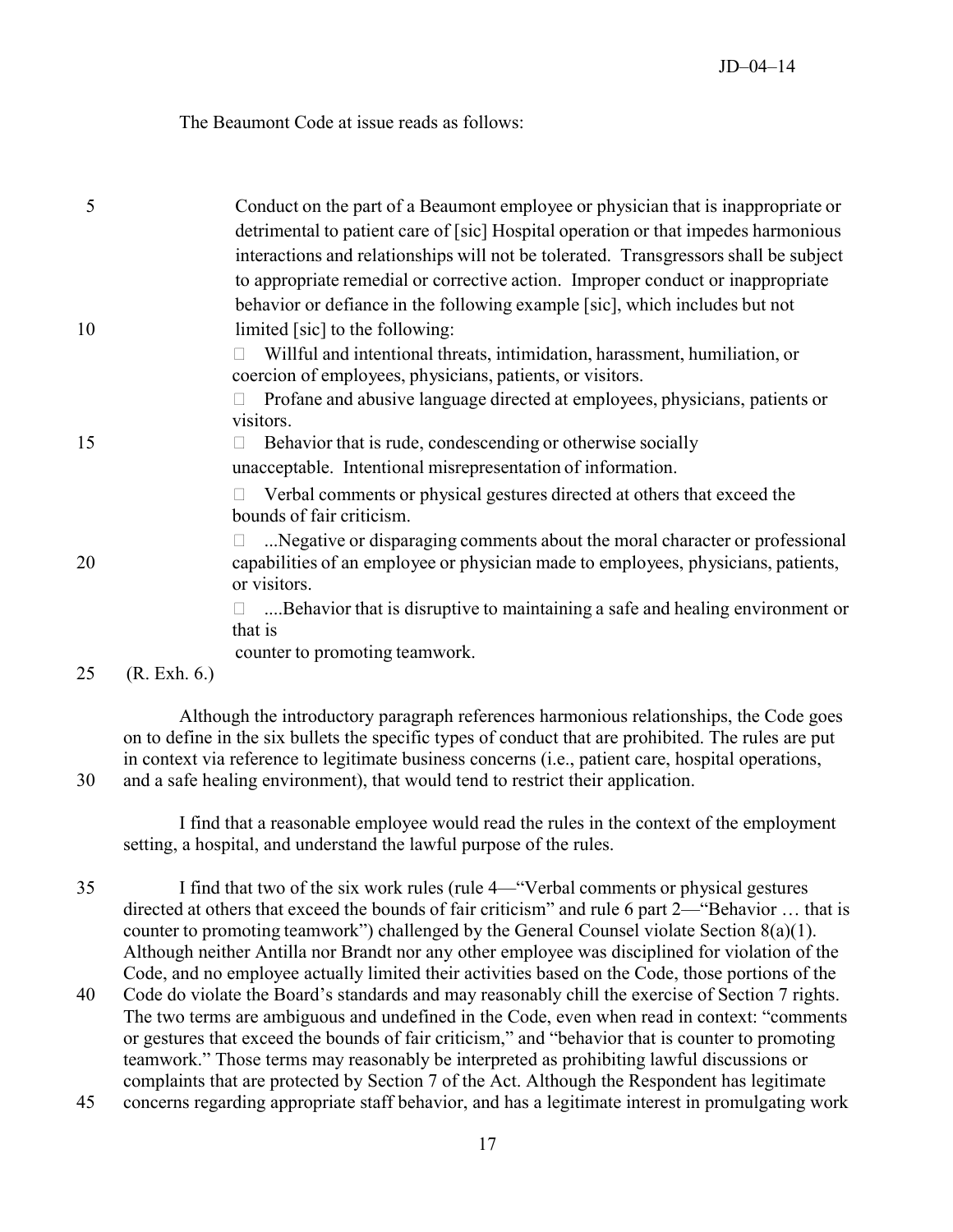rules to try to maintain a safe atmosphere in the workplace, those portions of the Code are overbroad and ambiguous. "Where ambiguities appear in employee work rules promulgated by an employer, the ambiguity must be resolved against the promulgator of the rule rather than the employees who are required to obey it." See *Norris/O'Bannon*, 307 NLRB 1236, 1245 (1992).

- 5 However, I find that the other four challenged work rules (1, 2, 3, and 5) as well as the first portion of rule 6 in the Code of Conduct are clear and legitimate when read in context, and could not reasonably be interpreted as prohibiting lawful discussions or complaints. The first prohibits willful and intentional conduct; the second profane and abusive language; the third rude, condescending and otherwise socially unacceptable behavior, as well as intentional
- 10 misrepresentations (not merely false, and the intent requirement implies a showing of malice); the fifth pertains to statements regarding moral character or professional capabilities; and part 1 of rule 6 behavior disruptive to a safe and healing environment (a hospital), all of which are clear and legitimate, and cannot reasonably be read in context to prohibit protected activities.
- 15 Therefore, I find that two of the challenged work rules (rule 4—"Verbal comments or physical gestures directed at others that exceed the bounds of fair criticism" and rule 6 part 2— "Behavior … that is counter to promoting teamwork") violate Section 8(a)(1) as alleged but recommend that the charges as to work rules 1, 2, 3, 5, and 6 part 1 be dismissed.

# 20 *C. Nondiscussion Instruction to Brandt*

As discussed above, an employer may not impose work rules that reasonably tend to chill employees in the exercise of their Section 7 rights. *Lafayette Park,* supra at 825. The Board has held that to justify a prohibition on employee discussion of ongoing investigations, an employer 25 must show that it has a legitimate business justification that outweighs employees' Section 7 rights. See *Hyundai America Shipping Agency*, 357 NLRB No. 80, slip op. at 15 (2011) (no legitimate and substantial justification where employer routinely prohibited employees from discussing matters under investigation).

30 While in *Caesar's Palace*, 336 NLRB 271, 272 (2001), the confidentiality rule imposed during a drug investigation was held lawful where the rule was necessary to ensure the safety of witnesses and to preserve the integrity of the investigation, no similar rationale was asserted as the reason for the instruction given to Brandt. In *Banner Estrella Medical Center*, 358 NLRB No. 93 (2012), the Board found the employer's generalized concern with, rather than a 35 determination of a necessity for, protecting the integrity of its investigations was insufficient to outweigh employees' Section 7 rights. In order to minimize the impact on Section 7 rights, it is the employer's burden "to first determine whether in any give[n] investigation witnesses need[ed] protection, evidence [was] in danger of being destroyed, testimony [was] in danger of being fabricated, or there [was] a need to prevent a cover up." *Hyundai,* supra slip op. at 15.

40

In the instant case, the Respondent had no blanket confidentiality rule, and no such rule was routinely issued during investigations. (Tr. 551.) Indeed, even in this investigation where multiple individuals were named, the instruction was only issued to one employee, Brandt. It seems clear that the instruction was not preplanned, but was given in response to Brandt's

45 statement to Ronk that she intended to talk to new nurses and offer to help them. Ronk testified that Andrews-Johnson had advised her that she had learned in the investigative interviews that staff was fearful of retaliation. (Tr. 550–551.) Ronk stated that she told Brandt not to discuss the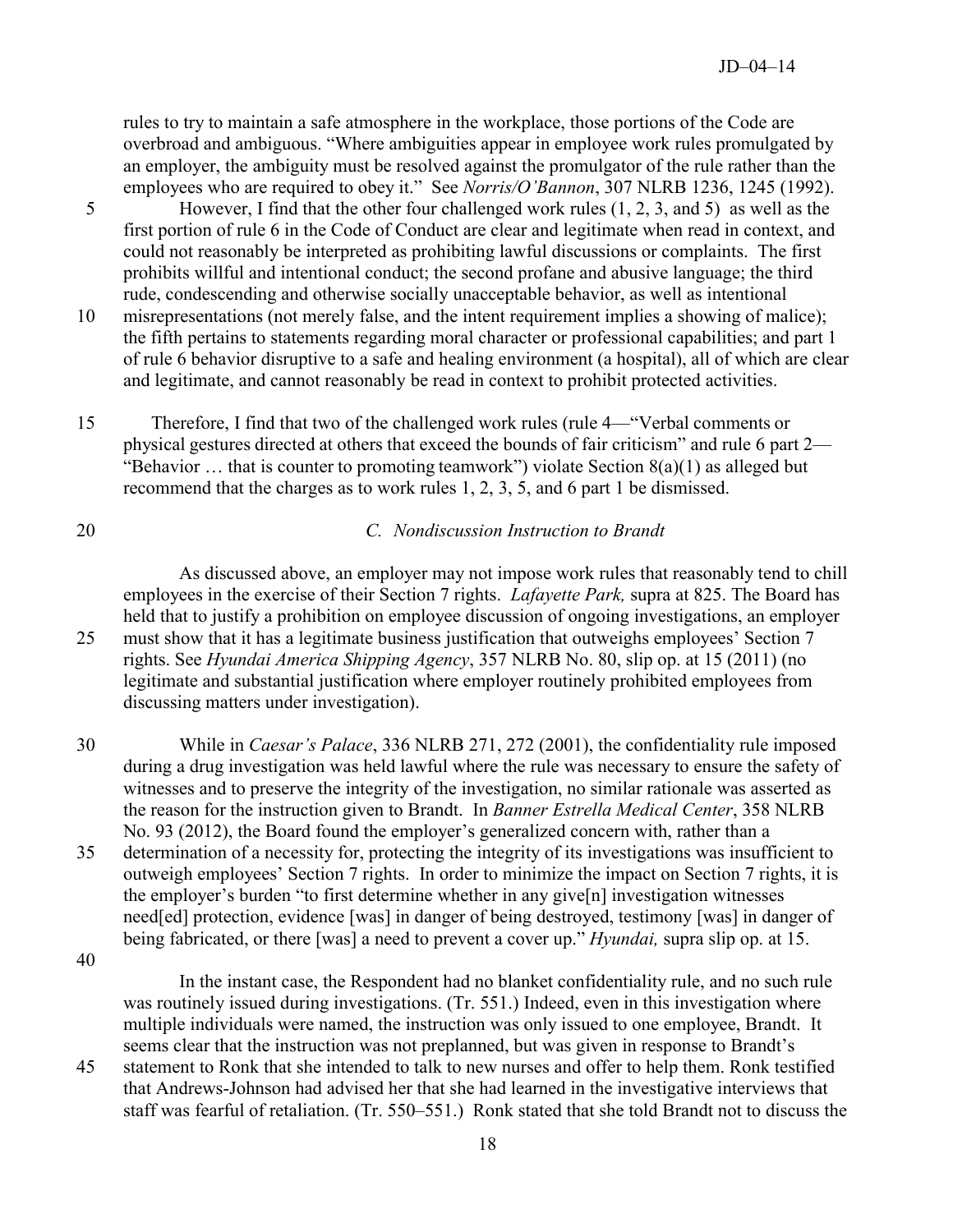investigation with others on the unit since she feared the possibility of additional charges of bullying or intimidation.<sup>[11](#page-18-0)</sup> However, while it may have been wise for Brandt to refrain from conversing with the new nurses as she planned, since she now knew that some of them had made negative reports about her, the instruction given to Brandt not to discuss the investigation was 5 overbroad, and did prevent her from discussing the investigation with colleagues as she had the

right to do.

Therefore, I find that the nondiscussion instruction issued by Ronk to Brandt violated Section 8(a)(1) of the Act as alleged.

10

## CONCLUSIONS OF LAW

1. The Respondent is an employer engaged in commerce within the meaning of Section 2(2), (6), and (7) of the Act.

15

2. By issuing and maintaining portions of the Code of Conduct for Surgical Services and Perianesthesia, specifically "Verbal comments or physical gestures directed at others that exceed the bounds of fair criticism" and "Behavior … that is counter to promoting teamwork," the Respondent has violated Section 8(a)(1) of the Act.

20

3. By issuing a nondiscussion directive to an employee, the Respondent has violated Section 8(a)(1) of the Act.

4. The above unfair labor practices affect commerce within the meaning of Section 2(6) 25 and (7) of the Act.

5. The Respondent has not otherwise violated the Act.

## **REMEDY**

30

 $\overline{a}$ 

Having found that the Respondent has engaged in certain unfair labor practices, I find that it must be ordered to cease and desist therefrom and to take certain affirmative action designed to effectuate the policies of the Act.

35 On these findings of fact and conclusions of law and on the entire record, I issue the following recommended $12$ 

### **ORDER**

<span id="page-18-0"></span>40 The Respondent, William Beaumont Hospital, located in Royal Oak, Michigan, its officers, agents, successors, and assigns, shall

 $11$  Protecting the integrity of the investigation was not given as a rationale. In any event, Andrews-Johnson's investigation was well underway by November 2, the date the nondiscussion instruction was given to Brandt, so there could potentially have been only minimal effects on the investigation.

<span id="page-18-1"></span> $12$  If no exceptions are filed as provided by Sec. 102.46 of the Board's Rules and Regulations, the findings, conclusions, and recommended Order shall, as provided in Sec. 102.48 of the Rules, be adopted by the Board and all objections to them shall be deemed waived for all purposes.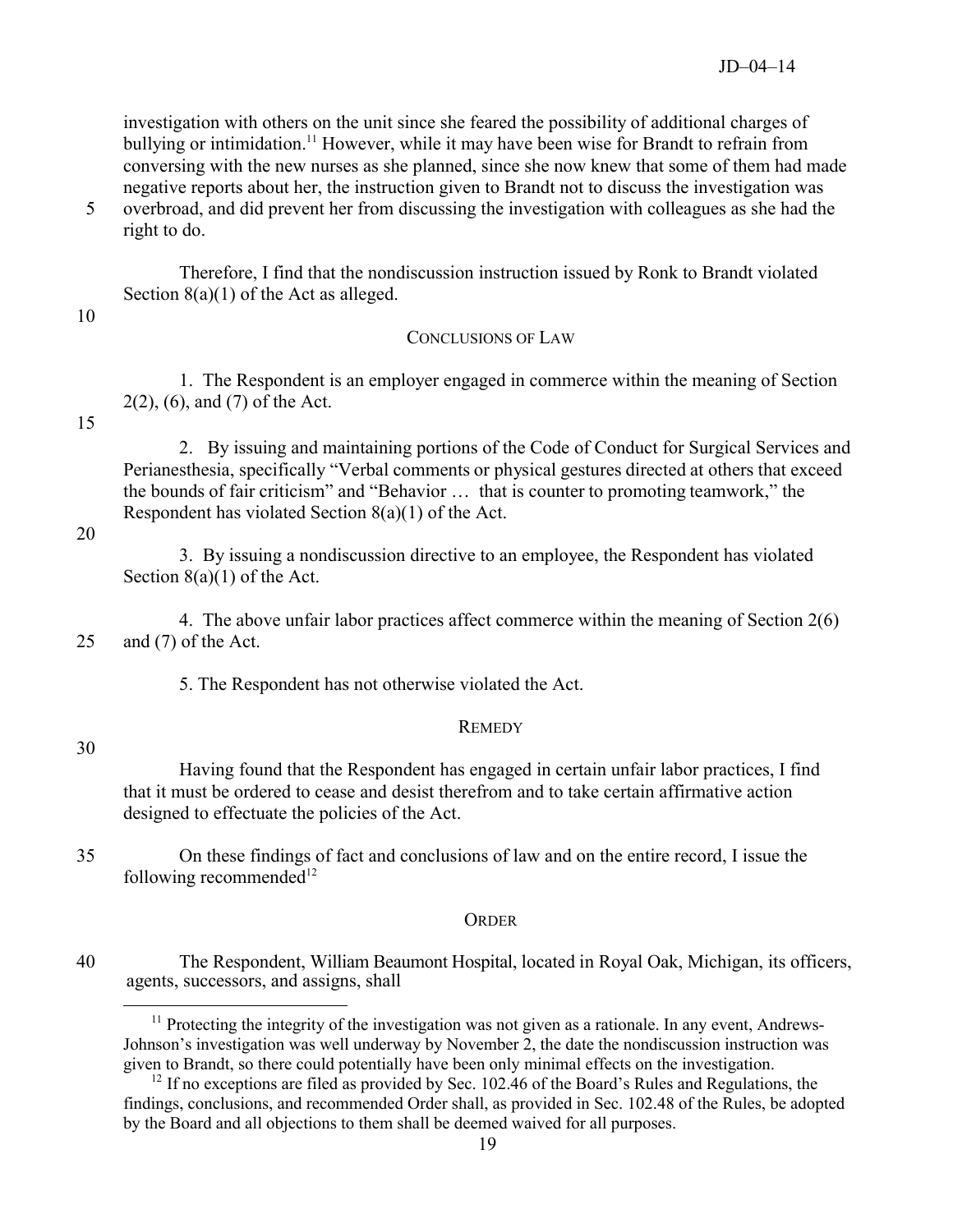## 1. Cease and desist from

- (a) Issuing or maintaining rules which employees would reasonably construe to 5 discourage engaging in protected concerted activities, specifically issuing or maintaining two portions of the Code of Conduct for Surgical Services and Perianesthesia: "Verbal comments or physical gestures directed at others that exceed the bounds of fair criticism" and "Behavior … that is counter to promoting teamwork" and issuing nondiscussion directives to employees.
- 10 (b) In any like or related manner interfering with, restraining, or coercing employees in the exercise of rights guaranteed them by Section 7 of the Act.
	- 2. Take the following affirmative action necessary to effectuate the policies of the Act.
- 15 (a) Rescind portions of the Code of Conduct for Surgical Services and Perianesthesia, specifically "Verbal comments or physical gestures directed at others that exceed the bounds of fair criticism" and "Behavior … that is counter to promoting teamwork."
- (b) Within 14 days after service by the Region, post at its facility in Royal Oak, 20 Michigan, copies of the attached notice marked "Appendix."<sup>[13](#page-19-0)</sup> Copies of the notice, on forms provided by the Regional Director for Region 7, after being signed by the Respondent's authorized representative, shall be posted by the Respondent and maintained for 60 consecutive days in conspicuous places including all places where notices to employees are customarily posted. Reasonable steps shall be taken by the Respondent to ensure that the notices are not 25 altered, defaced, or covered by any other material. In the event that, during the pendency of
- these proceedings, the Respondent has gone out of business or closed the facility involved in these proceedings, the Respondent shall duplicate and mail, at its own expense, a copy of the notice to all current employees and former employees employed by the Respondent at any time since about October 1, 2012.
- 30

(c) Within 21 days after service by the Respondent, file with the Regional Director a sworn certification of a responsible official on a form provided by the Region attesting to the steps that the Respondent has taken to comply.

35 IT IS FURTHER ORDERED that the complaint is dismissed insofar as it alleges violations of the Act not specifically found.

Dated: Washington, D.C. January 30, 2014

40

 $\overline{a}$ 

 $\mathcal{L}_\text{max}$  , where  $\mathcal{L}_\text{max}$  and  $\mathcal{L}_\text{max}$ Susan A. Flynn Administrative Law Judge

<span id="page-19-0"></span> $13$  If this Order is enforced by a judgment of a United States court of appeals, the words in the notice reading "Posted by Order of the National Labor Relations Board" shall read "Posted Pursuant to a Judgment of the United States Court of Appeals Enforcing an Order of the National Labor Relations Board."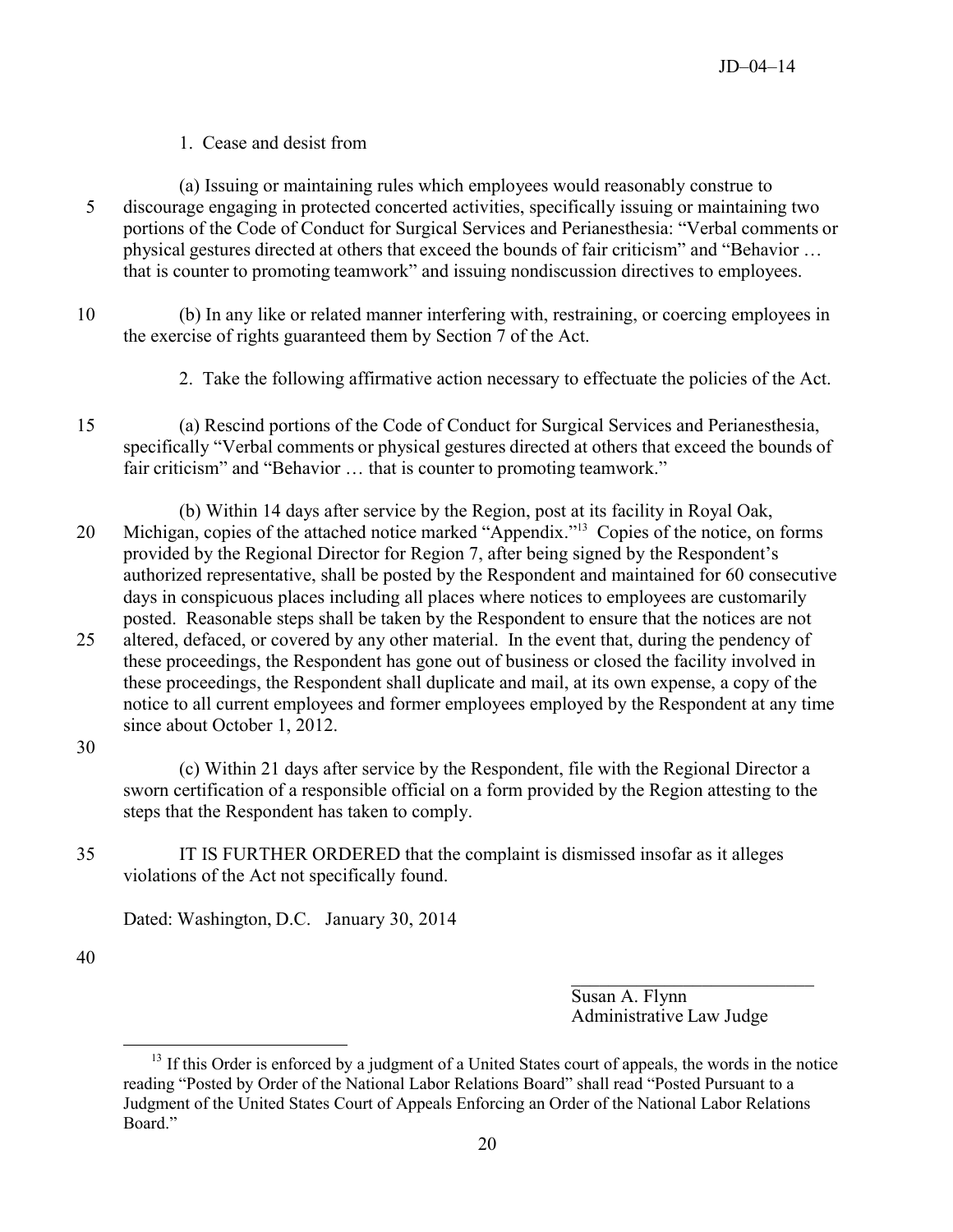#### APPENDIX

### **NOTICE TO EMPLOYEES**

Posted by Order of the National Labor Relations Board An Agency of the United States Government

The National Labor Relations Board has found that we violated Federal labor law and has ordered us to post and obey this notice.

#### FEDERAL LAW GIVES YOU THE RIGHT TO

Form, join, or assist a union Choose representatives to bargain with us on your behalf Act together with other employees for your benefit and protection Choose not to engage in any of these protected activities.

**WE WILL NOT** do anything to prevent you from exercising the above rights.

**WE WILL NOT** issue or maintain rules which employees would reasonably construe to discourage engaging in protected concerted activities, specifically, two portions of the Code of Conduct for Surgical Services and Perianesthesia: "Verbal comments or physical gestures directed at others that exceed the bounds of fair criticism" and "Behavior … that is counter to promoting teamwork" nor will we issue nondiscussion directives to employees.

**WE WILL NOT** in any like or related manner interfere with your rights under Section 7 of the Act.

**WE WILL** rescind portions of the Code of Conduct for Surgical Services and Perianesthesia, specifically "Verbal comments or physical gestures directed at others that exceed the bounds of fair criticism" and "Behavior … that is counter to promoting teamwork."

### **WILLIAM BEAUMONT HOSPITAL** (Employer)

Dated By

(Representative) (Title)

The National Labor Relations Board is an independent Federal agency created in 1935 to enforce the National Labor Relations Act. It conducts secret-ballot elections to determine whether employees want union representation and it investigates and remedies unfair labor practices by employers and unions. To find out more about your rights under the Act and how to file a charge or election petition, you may speak confidentially to any agent with the Board's Regional Office set forth below. Hearing impaired persons may contact the Agency's TTY service at 1-866-315-NLRB.You may also obtain information from the Board's website: www.nlrb.gov.